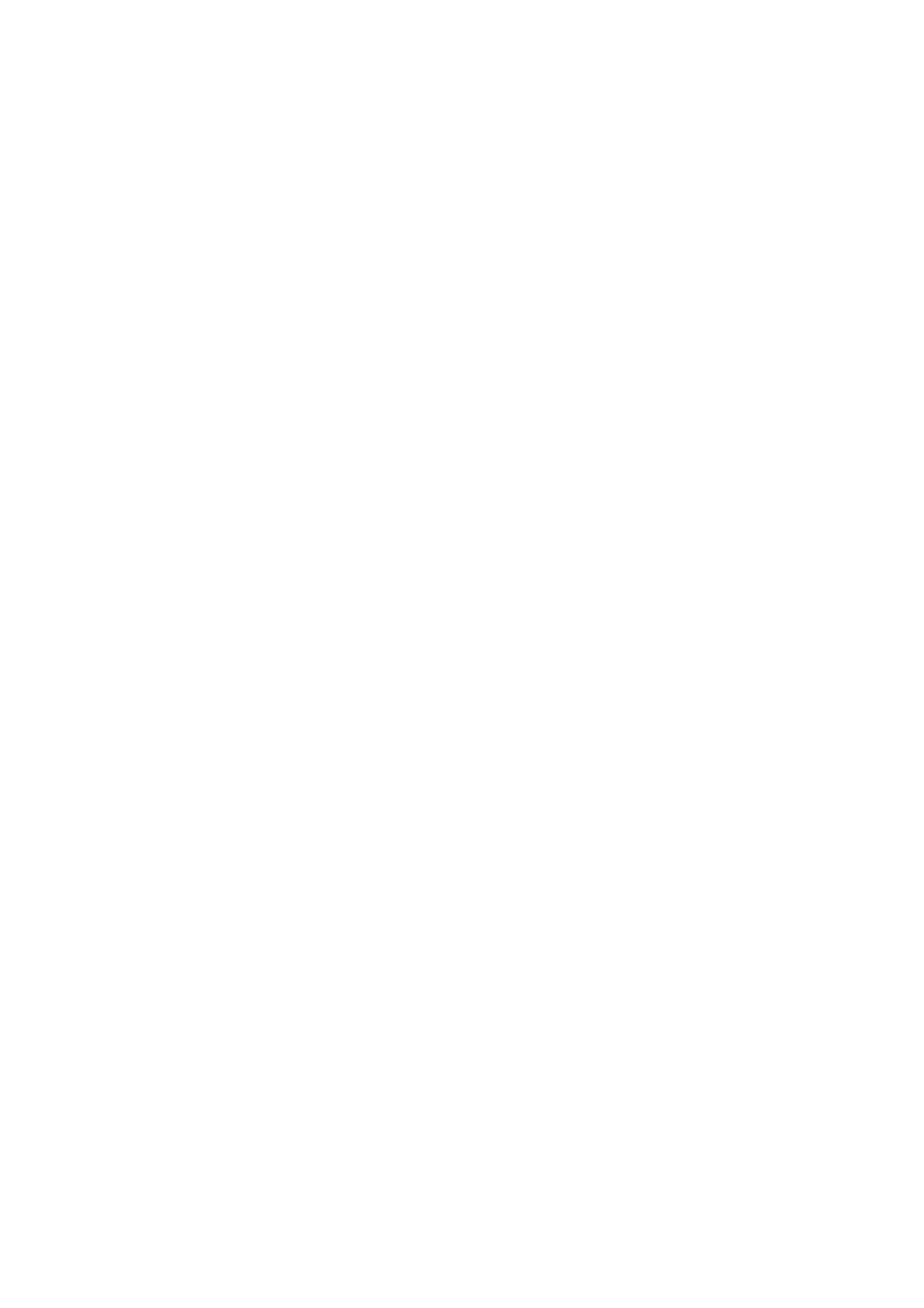### **ADAPTIVE VARIABLE-RANK APPROXIMATION OF GENERAL DENSE MATRICES**

#### STEFFEN BÖRM<sup>\*</sup>

**Abstract.** In order to handle large dense matrices arising in the context of integral equations efficiently, panel-clustering approaches (like the popular multipole expansion method) have proven to be very useful. These techniques split the matrix into blocks, approximate the kernel function on each block by a degenerate expansion, and discretize this expansion in order to find an efficient low-rank approximation of each block.

Typical expansion schemes use the same expansion order in each block, and since the matrix approximation error has to be kept consistent with the discretization error, this allows us to handle  $n \times n$  matrices by algorithms with a complexity of  $\mathcal{O}(n \log^{\alpha} n)$  for  $\alpha \geq 1$ .

Recently, variable-order expansion schemes have been introduced, which choose different ranks for different blocks and have been demonstrated to reach a complexity of  $\mathcal{O}(n)$  while keeping the matrix approximation error and the discretization error consistent.

This paper introduces an algorithm which can construct variable-rank approximations for general matrices without the need of an in-depth analysis of the underlying operators: the matrix is fed into the algorithm, and the algorithm approximates it up to an arbitrary precision.

**Key words.** Hierarchical matrices, data-sparse approximation, non-local operators, variableorder approximation

#### **AMS subject classifications.** 65F30,65N38

**Acknowledgement.** A significant part of this work has been conducted during the Special Radon Semester on Computational Mechanics, October 3 - December 16, 2005, and supported by RICAM, Austrian Academy of Sciences, Linz.

**1. Introduction.** We are interested in efficient algorithms for storing, and working with, a matrix  $M \in \mathbb{R}^{\mathcal{I} \times \mathcal{I}}$ , where  $\mathcal I$  is a general index set of cardinality  $n \in \mathbb{N}$ . Storing M directly requires  $\mathcal{O}(n^2)$  units of storage, i.e., the storage complexity depends quadratically on the number of degrees of freedom. Therefore this representation is only efficient for small matrices.

For large matrices, different techniques have been developed: many matrices resulting from the discretization of partial differential equations are *sparse*, i.e., the number of non-zero entries in each of their rows can be bounded by a constant. Storing only these non-zero entries and treating the remaining ones implicitly yields a representation which requires only  $\mathcal{O}(n)$  units of storage.

Another type of large matrix arises from the discretization of integral equations: since the integral kernels typically have global support, the resulting matrices have  $\mathcal{O}(n^2)$  non-zero entries and cannot be treated by sparse matrix techniques. There are different techniques for handling this type of matrix. Most prominent are panelclustering and wavelet techniques. Panel-clustering techniques [16, 18] and the closely related multipole methods [17, 13] approximate the kernel function locally by degenerate expansions, thereby describing the interaction of subdomains very efficiently. Wavelet techniques [9, 8] use a Galerkin approach with special basis functions in order to ensure that the resulting matrix is essentially sparse, i.e., sparse up to entries of negligible size.

We will focus here on panel-clustering techniques. The basic idea is to split the index set  $\mathcal{I} \times \mathcal{I}$  corresponding to the matrix M into subblocks  $t \times s$ , where  $t, s \subseteq \mathcal{I}$ , and approximate the subblocks  $M|_{t\times s}$  by low-rank matrices  $M|_{t\times s}$ . If we represent

<sup>∗</sup>Max Planck Institute for Mathematics in the Sciences, Inselstraße 22–26, 04103 Leipzig, Germany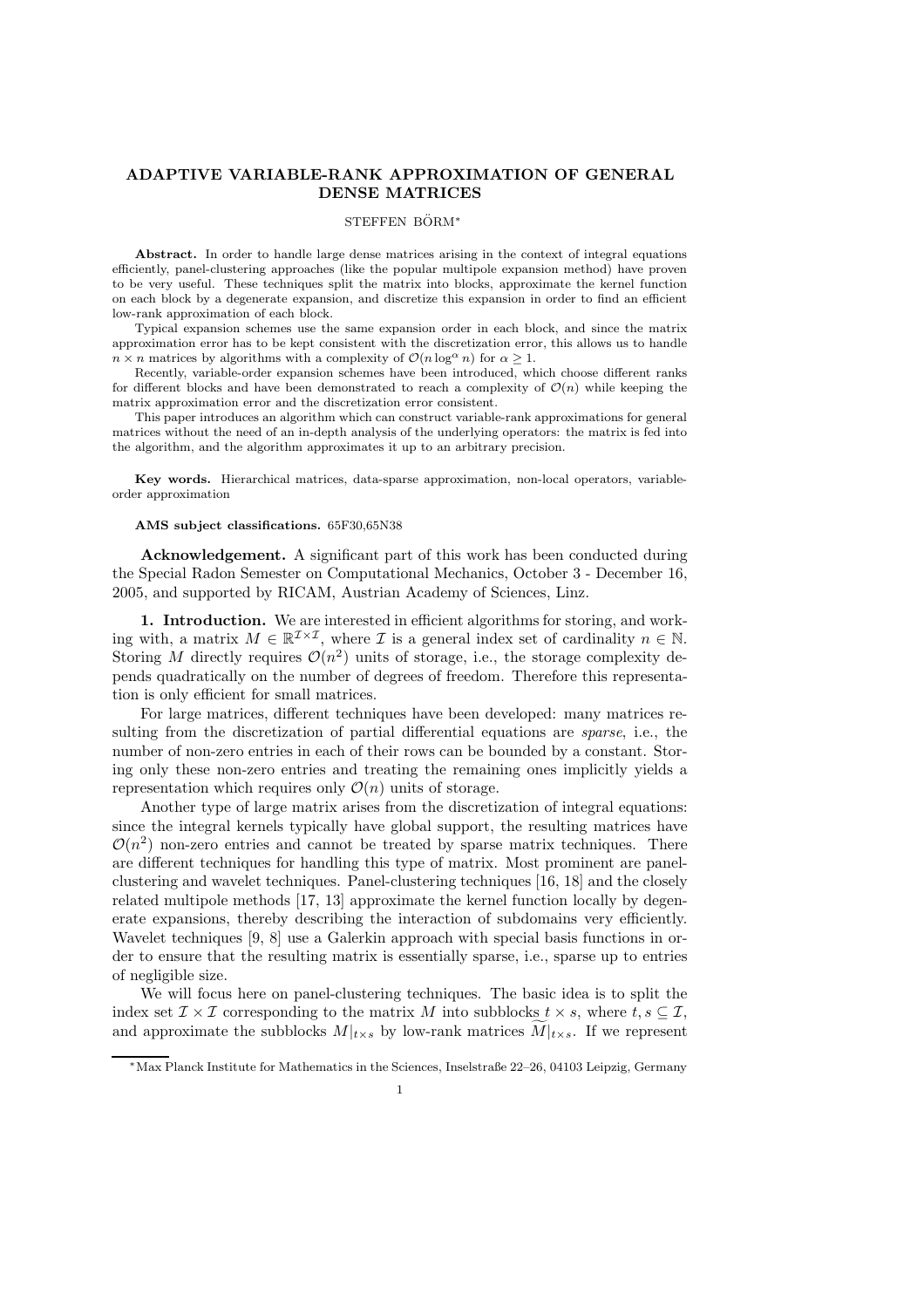the low-rank matrices in an efficient factorized format, the resulting approximation M of M is called a *hierarchical matrix* [14, 4, 3] and requires only  $\mathcal{O}(nk \log n)$  units<br>of starses, where  $k \in \mathbb{N}$  is an unner hound for the park of the subhlashes of storage, where  $k \in \mathbb{N}$  is an upper bound for the rank of the subblocks.

If we use a more efficient factorization of the subblocks, we arrive at the  $\mathcal{H}^2$ -matrix representation [15, 5], which will in general require only  $\mathcal{O}(nk)$  units of storage.

In practical applications, the rank  $k$  controls the accuracy of the approximation: usually, we have a relationship of the kind  $k \sim \log^{\alpha}(1/\epsilon)$ , where  $\epsilon \in \mathbb{R}_{>0}$  is the desired accuracy and  $\alpha \in \mathbb{N}$  is a parameter depending on the approximation scheme.

When dealing with matrices resulting from the discretization of an integral or partial differential equation, we want the matrix approximation error to be proportional to the discretization error. If we assume that the discretization error behaves like  $\epsilon \sim n^{-\beta}$ , where n is the number of degrees of freedom and  $\beta \in \mathbb{R}_{>0}$  is determined by the discretization scheme, this means that the rank  $k$  has to behave like  $k \sim \beta \log^{\alpha}(n)$ , which implies an effective complexity of  $\mathcal{O}(n \log^{\alpha+1} n)$  for hierarchical matrices and  $\mathcal{O}(n \log^{\alpha} n)$  for  $\mathcal{H}^2$ -matrices.

Especially for very large problems, the additional polylogarithmic factor leads to a significant increase in the computing time, therefore we would like to get rid of it and reach the *optimal* complexity  $O(n)$ . For  $H^2$ -matrices, this can be achieved by *variable-rank approximations* [18]: we use a low rank for small subblocks and a high rank for large ones. For a certain class of matrices, the rank can be chosen in such a way that a complexity of  $\mathcal{O}(n)$  is sufficient for keeping the matrix approximation error consistent with the discretization error [18, 7, 19].

Obviously, methods of optimal complexity are very desirable when dealing with large problems, and we would like to have methods of this kind at our disposal for as many problem classes as possible. Unfortunately, the results given in [18, 7, 19] are closely connected to a special kind of matrix resulting from a special kind of discretization of a special kind of integral operator, and they rely on a careful analysis of the underlying continuous problem. For general applications, a purely algebraic method is desirable: we would like to have an algorithm which takes an arbitrary matrix and constructs an efficient variable-rank approximation of prescribed accuracy.

This paper is devoted to the construction of an algorithm matching this description. Since we will formulate it in the language of  $\mathcal{H}^2$ -matrices, we have to briefly recall the corresponding basic definitions. Then we introduce the algorithm and prove that it is efficient. A careful error analysis allows us to choose the truncation thresholds required by the algorithm in such a way that a prescribed accuracy is reached. First numerical experiments demonstrate the practical applicability of the new method.

**2.**  $\mathcal{H}^2$ -matrices. We will now briefly recall the structure of  $\mathcal{H}^2$ -matrices [15, 5].

**2.1. Block structure.** Hierarchical matrix techniques are based on detecting subblocks of the matrix which admit a data-sparse approximation. In order to find these *admissible* blocks efficiently, we introduce a hierarchy of subsets:

DEFINITION 2.1 (Cluster tree). Let  $I$  be an index set. Let  $I$  be a labeled tree. *We denote its root by*  $root(T)$ *, the label of*  $t \in T$  *by*  $\hat{t}$ *, and the set of sons by* sons $(t, T)$ *(or just* sons(t) *if this does not lead to ambiguity).*

 $\mathcal T$  *is a* cluster tree for  $\mathcal I$  *if it satisfies the following conditions:* 

•  $\widehat{\mathrm{root}(T)} = \mathcal{I}.$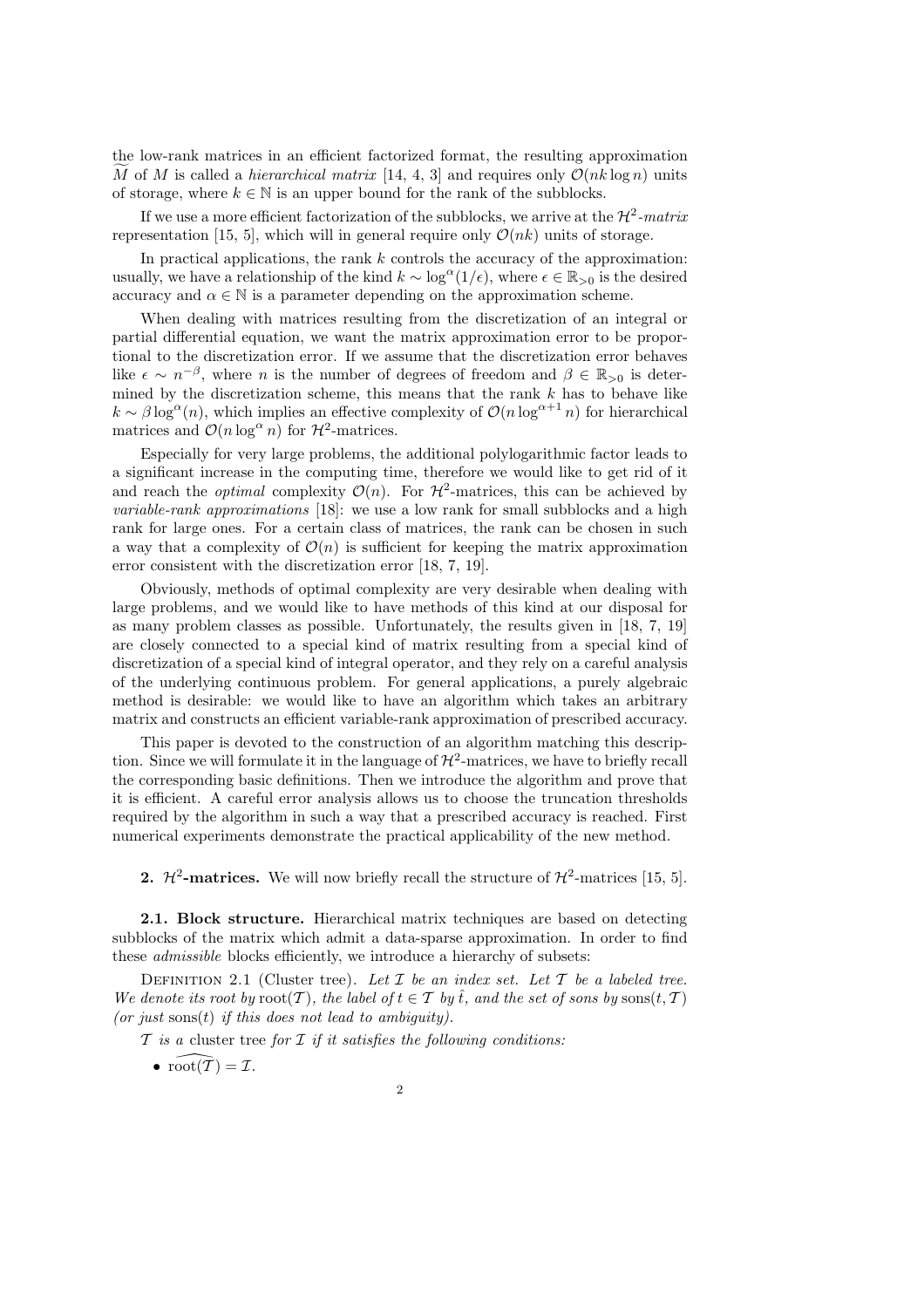• *If* sons $(t) \neq \emptyset$  *holds for*  $t \in \mathcal{T}$ *, we have* 

$$
\hat{t} = \bigcup_{s \in \text{sons}(t)} \hat{s} \quad and
$$
  

$$
\hat{s}_1 \cap \hat{s}_2 = \emptyset \text{ for all } s_1, s_2 \in \text{sons}(t) \text{ with } s_1 \neq s_2.
$$

*If*  $T$  *is a cluster tree for*  $T$ *, we will denote it by*  $T_T$  *and call its nodes* clusters. The *set of* leaves of  $\mathcal{T}_{\mathcal{I}}$  *is denoted by* 

$$
\mathcal{L}_{\mathcal{I}} := \{ t \in \mathcal{T}_{\mathcal{I}} \ : \ \text{sons}(t) = \emptyset \}.
$$

The definition implies  $\hat{t} \subseteq \mathcal{I}$  for all clusters  $t \in \mathcal{T}_{\mathcal{I}}$ . We can use induction to prove that the set  $\mathcal{L}_{\mathcal{I}}$  of leaves of  $\mathcal{T}_{\mathcal{I}}$  is a disjoint partition of the index set  $\mathcal{I}$ .

The *level* of a cluster  $t \in \mathcal{T}_{\mathcal{I}}$  is defined by

$$
level(t) := \begin{cases} level(t^+) + 1 & \text{if there is a } t^+ \in \mathcal{T}_{\mathcal{I}} \text{ with } t \in \text{sons}(t^+), \\ 0 & \text{otherwise, i.e., if } t = \text{root}(\mathcal{T}_{\mathcal{I}}). \end{cases}
$$

For each  $\ell \in \mathbb{N}_0$ , we define the set

$$
\mathcal{T}_{\mathcal{I}}^{(\ell)} := \{ t \in \mathcal{T}_{\mathcal{I}} \ : \ \text{level}(t) = \ell \}
$$

of clusters with level  $\ell$ . The *set of descendants* of a cluster  $t \in \mathcal{T}_{\mathcal{I}}$  is defined by

$$
sons^*(t) := \begin{cases} \{t\} \cup \bigcup_{s \in \text{sons}(t)} \text{sons}^*(s) & \text{if } \text{sons}(t) \neq \emptyset, \\ \{t\} & \text{otherwise.} \end{cases}
$$

Using cluster trees, we can now define a partition of the matrix entries:

DEFINITION 2.2 (Block partition). Let  $\mathcal I$  and  $\mathcal J$  be finite index sets, and let  $\mathcal T_{\mathcal I}$ *and*  $\mathcal{T}_{\mathcal{J}}$  *be corresponding cluster trees.* A set  $P \subseteq \mathcal{T}_{\mathcal{I}} \times \mathcal{T}_{\mathcal{J}}$  *is a* block partition *if*  $\{\hat{t} \times \hat{s} : (t, s) \in P\}$  *is a disjoint partition of*  $\mathcal{I} \times \mathcal{J}$ *. We will call the elements of* P blocks*.*

The admissible blocks, i.e., those that can be treated by a data-sparse approximation, are picked from the elements of P:

DEFINITION 2.3 (Admissibility). Let P be a block partition for  $T_1$  and  $T_1$ . Let  $P_{\text{near}} \subseteq P$  *be such that for all*  $(t, s) \in P_{\text{near}}$  *the equation* sons $(t) = \emptyset = \text{sons}(s)$ *holds. Then*  $P_{\text{near}}$  *is called a* nearfield *for* P, and  $P_{\text{far}} := P \setminus P_{\text{near}}$  *is called the corresponding* farfield*. The blocks in* Pfar *are called* admissible blocks*, the blocks in* Pnear *are called* inadmissible blocks*. Whenever we introduce a block partition, we assume that matching sets* Pnear *and* Pfar *are implied.*

Due to this definition, inadmissible blocks correspond to leaves of the cluster trees, i.e., to small subsets of  $\mathcal{I} \times \mathcal{J}$  which we can afford to store in the standard format. An efficient representation is only required for admissible blocks.

In practice, these blocks are identified by an *admissibility condition*. For matrices resulting from the discretization of elliptic problems, the condition

$$
\max\{\text{diam}(\Omega_t),\text{diam}(\Omega_s)\}\leq\text{dist}(\Omega_t,\Omega_s)\tag{2.1}
$$

is frequently used, where  $\Omega_t$  and  $\Omega_s$  are suitable domains containing the supports of the basis functions or functionals corresponding to t and s.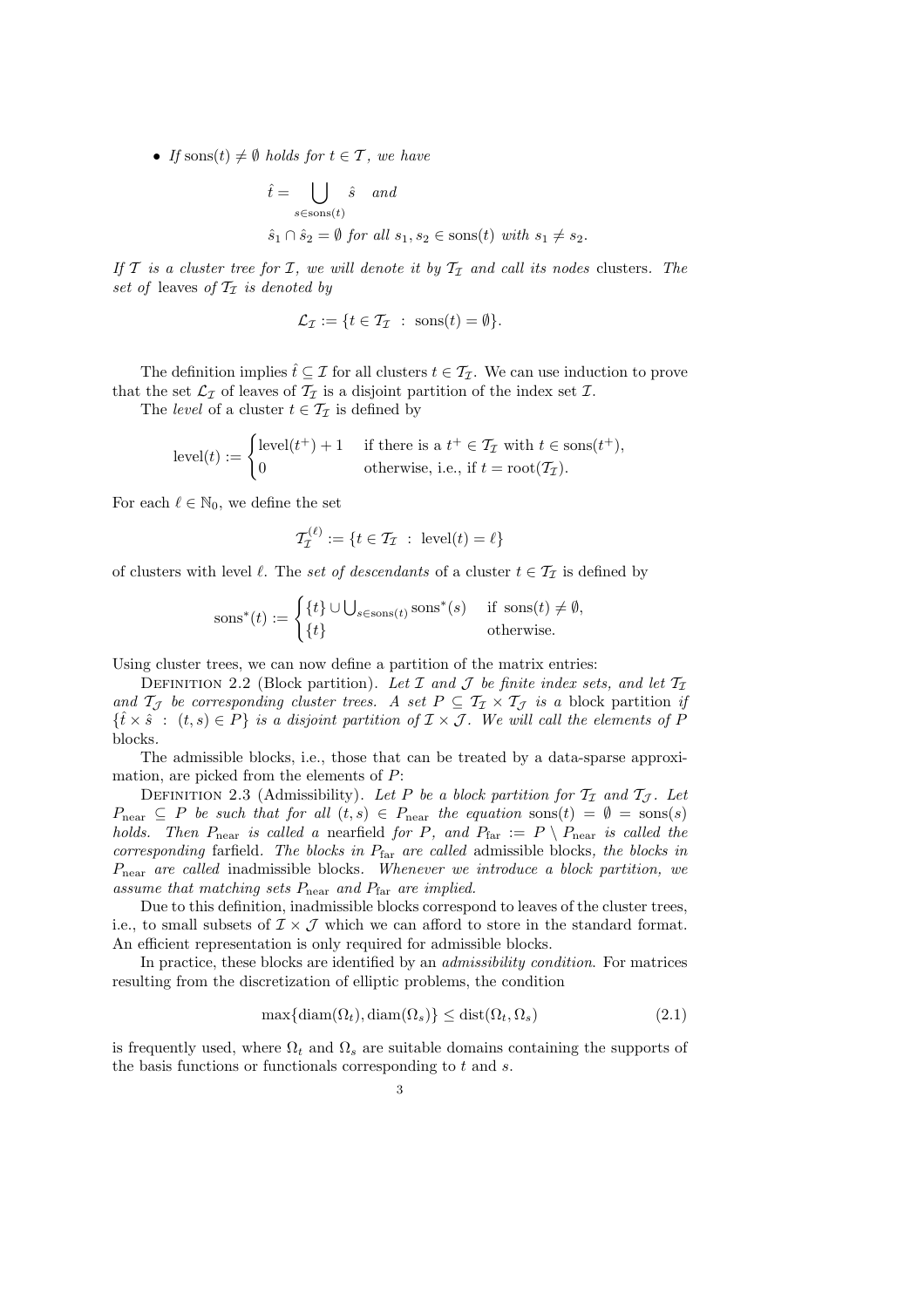

Fig. 2.1. Nested cluster basis

The condition (2.1) ensures that we are dealing with a region where we can expect Green's function to be smooth or at least separable. In the case  $\mathcal{I} = \mathcal{J}$ , this means that the block  $\hat{t} \times \hat{s}$  lies "sufficiently far away" from the diagonal of the matrix.

If the indices in  $\mathcal I$  and  $\mathcal J$  correspond to locations in space, it is possible to construct good cluster trees  $\mathcal{T}_{\mathcal{I}}$  and  $\mathcal{T}_{\mathcal{J}}$  by binary space partitioning and a good block partition  $P = P_{\text{far}} \dot{\cup} P_{\text{near}}$  by a simple recursion strategy [11, 12].

**2.2. Factorized representation.** Typical hierarchical matrices are defined based on the block partition P: for all admissible blocks  $b = (t, s) \in P_{\text{far}}$ , the corresponding matrix block  $M|_{\hat{t}\times\hat{s}}$  is required to be of low rank and stored in an appropriate factorized form.

The  $\mathcal{H}^2$ -matrix format is a specialization of this representation: we require not only that admissible blocks correspond to low-rank matrix blocks, but also that the ranges of these blocks and their adjoints are contained in predefined spaces.

In order to simplify the presentation, we introduce a restriction operator  $\chi_t : \mathcal{I} \to$  $\mathcal I$  for each  $t \in \mathcal T_{\mathcal I}$  by

$$
(\chi_t)_{ij} = \begin{cases} 1 & \text{if } i = j \in \hat{t}, \\ 0 & \text{otherwise}, \end{cases}
$$
 for all  $i, j \in \mathcal{I}$ .

Restriction operators  $\chi_s : \mathcal{J} \to \mathcal{J}$  for  $s \in \mathcal{I}_{\mathcal{J}}$  are defined in a similar fashion. For  $t \in \mathcal{T}_{\mathcal{I}}, s \in \mathcal{T}_{\mathcal{J}},$  the matrix  $\chi_t M \chi_s \in \mathbb{R}^{\mathcal{I} \times \mathcal{J}}$  is equal to M in the sub-block  $\hat{t} \times \hat{s}$  and zero everywhere else.

DEFINITION 2.4 (Cluster basis). Let  $\mathcal{T}_{\mathcal{I}}$  be a cluster tree. A family  $k = (k_t)_{t \in \mathcal{T}_{\mathcal{I}}}$ *of integers is called* rank distribution*. For a given rank distribution* k*, a family*  $V = (V_t)_{t \in \mathcal{T}_{\mathcal{I}}}$  *satisfying*  $V_t \in \mathbb{R}^{\mathcal{I} \times k_t}$  *and*  $\chi_t V_t = V_t$  *for all*  $t \in \mathcal{T}_{\mathcal{I}}$  *is called* cluster basis *for*  $\mathcal{T}_{\mathcal{I}}$  *with rank distribution*  $k$ *.* 

We can see that this definition implies  $(V_t)_{i\nu} = 0$  for all  $t \in \mathcal{T}_{\mathcal{I}}$ ,  $i \in \mathcal{I} \setminus \hat{t}$  and  $\nu \in \{1, \ldots, k_t\}$ , i.e., only matrix rows corresponding to indices in  $\hat{t}$  can differ from zero.

DEFINITION 2.5 (Nested cluster bases). Let  $\mathcal{T}_I$  be a cluster tree, and let V be a *corresponding cluster basis with rank distribution* k. Let  $E = (E_t)_{t \in \mathcal{T}_{\tau}}$  be a family of *matrices satisfying*  $E_t \in \mathbb{R}^{k_t \times k_{t+1}}$  *for each cluster*  $t \in \mathcal{T}_{\mathcal{I}}$  *that has a father*  $t^+ \in \mathcal{T}_{\mathcal{I}}$ *. If the equation*

$$
V_t = \sum_{t' \in \text{sons}(t)} V_{t'} E_{t'} \tag{2.2}
$$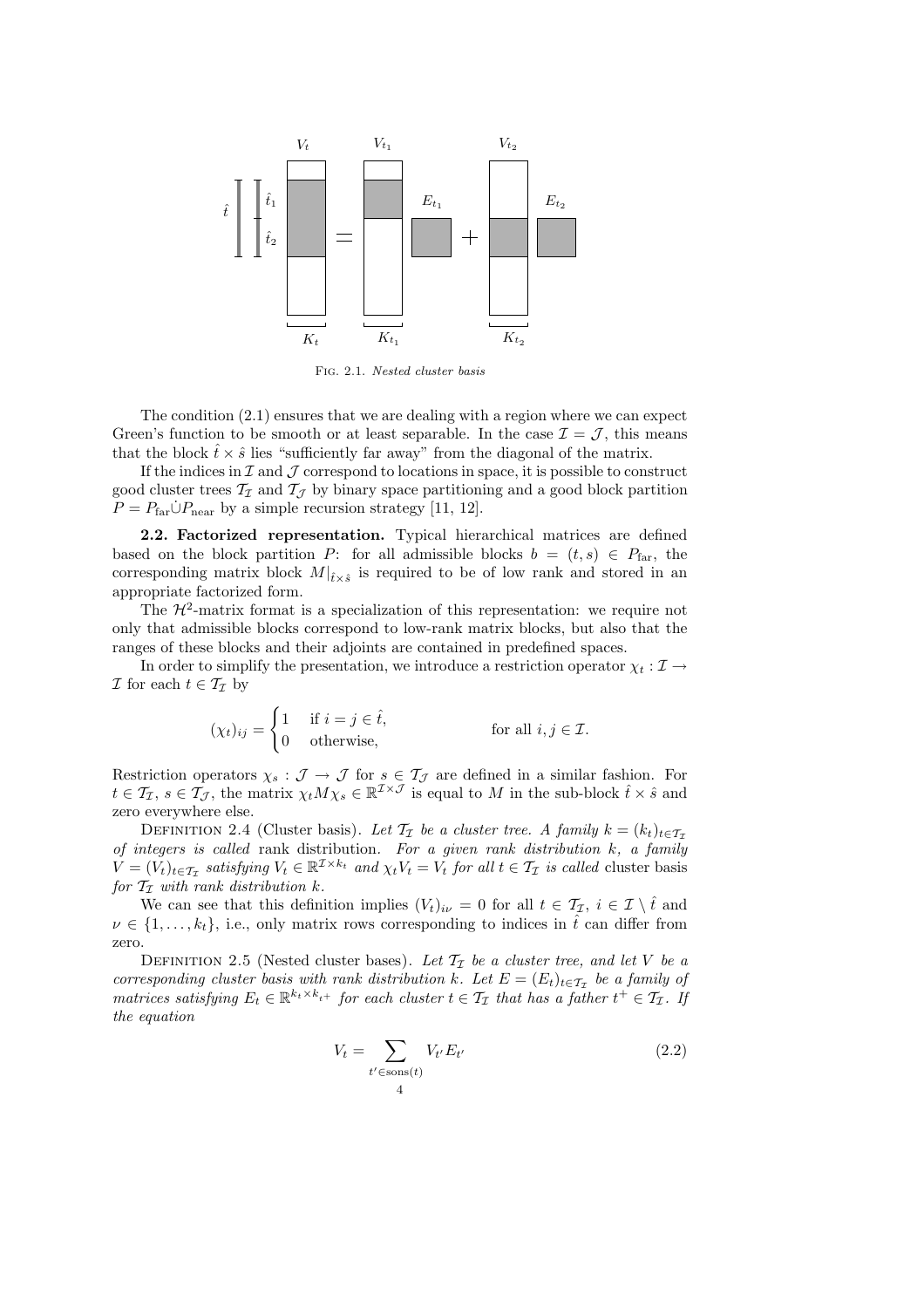*(cf. Figure 2.1) holds for all*  $t \in \mathcal{T}_{\mathcal{T}}$  *with* sons $(t) \neq \emptyset$ *, the cluster basis* V *is called* nested *with* transfer matrices E*.*

The case  $t = \text{root}(\mathcal{T}_{\mathcal{I}})$  is only included in order to avoid the necessity of treating a special case: we can see that the definition does not require the transfer matrix for the root of  $\mathcal{T}_{\mathcal{I}}$  to satisfy any conditions. In practice, this matrix can be ignored completely.

If a cluster basis  $V = (V_t)_{t \in \mathcal{T}_{\mathcal{I}}}$  is nested, it satisfies the recursive equation

$$
V_t = \begin{cases} \sum_{t' \in \text{sons}(t)} V_{t'} E_{t'} & \text{if } \text{sons}(t) \neq \emptyset, \\ V_t & \text{otherwise,} \end{cases} \quad \text{for all } t \in \mathcal{T}_\mathcal{I}, \qquad (2.3)
$$

i.e., we do not have to store the matrices  $V_t$  for clusters  $t \in \mathcal{T}_{\mathcal{I}} \setminus \mathcal{L}_{\mathcal{I}}$  which are not leaves, since we can rely on the transfer matrices  $E_{t'}$  for  $t' \in \text{sons}(t)$  instead.

The nested structure is the key difference between general hierarchical matrices and  $\mathcal{H}^2$ -matrices [15, 5, 6], since it allows us to construct very efficient algorithms by re-using information across the entire cluster tree.

DEFINITION 2.6 ( $\mathcal{H}^2$ -matrix). Let  $\mathcal{T}_{\mathcal{I}}$  *and*  $\mathcal{T}_{\mathcal{J}}$  *be cluster trees. Let*  $P = P_{\text{far}} \dot{\cup} P_{\text{near}}$ *be a block partition. Let* V *and* W *be nested cluster bases for*  $\mathcal{T}_{\mathcal{I}}$  *and*  $\mathcal{T}_{\mathcal{J}}$  *with rank* distributions k and l. Let  $M \in \mathbb{R}^{\mathcal{I} \times \mathcal{J}}$ . If we can find matrices  $(S_b)_{b \in P_{\text{far}}}$  satisfying

$$
S_b \in \mathbb{R}^{k_t \times l_s}, \qquad \chi_t M \chi_s = V_t S_b W_s^{\top} \qquad \text{for all } b = (t, s) \in P_{\text{far}}, \qquad (2.4)
$$

*the matrix*  $M$  *is called an*  $H^2$ -matrix *with* row cluster basis  $V$  *and* column cluster basis W. The family  $S = (S_b)_{b \in P_{\text{far}}}$  is called the family of coupling matrices.

*The set of all* H<sup>2</sup>*-matrices with row cluster basis* V *, column cluster basis* W *and block partition*  $P$  *is denoted by*  $\mathcal{H}^2(P, V, W)$ *.* 

This definition implies that each  $\mathcal{H}^2$ -matrix can be written in the form

$$
M = \sum_{b=(t,s)\in P_{\text{far}}} V_t S_b W_s^{\top} + \sum_{b=(t,s)\in P_{\text{near}}} \chi_t M \chi_s,
$$
 (2.5)

since  $P = P_{\text{far}} \dot{\cup} P_{\text{near}}$  defines a partition of  $\mathcal{I} \times \mathcal{J}$ .

**2.3. Complexity.** Let us now consider the storage complexity of the  $\mathcal{H}^2$ -matrix representation.

Block partitions constructed for standard situations have an important property: for each  $t \in \mathcal{T}_{\mathcal{I}}$ , there is only a limited number of blocks of the form  $(t, s)$ . For cluster trees and block partitions constructed by geometric bisection, an explicit bound for this number can be given, and this bound does not depend on the number of degrees of freedom [11, 12].

DEFINITION 2.7 (Sparse partition). Let P be a block partition. Let  $C_{\text{sp}} \in \mathbb{N}$ . The *partition*  $P$  *is*  $C_{\text{sp}}$ -sparse *if we have* 

 $\#\{s \in \mathcal{T}_{\mathcal{T}} : (t,s) \in P\} \leq C_{\text{sp}}$  *for all*  $t \in \mathcal{T}_{\mathcal{T}}$ , (2.6)

$$
#\{t \in \mathcal{T}_{\mathcal{I}} \ : \ (t,s) \in P\} \leq C_{\text{sp}} \qquad \text{for all } s \in \mathcal{T}_{\mathcal{J}}.\tag{2.7}
$$

The complexity of most  $\mathcal{H}^2$ -matrix algorithms is determined by the behaviour of the rank distributions  $k = (k_t)_{t \in \mathcal{T}_{\tau}}$  and  $l = (l_s)_{s \in \mathcal{T}_{\tau}}$ . The total complexity of most algorithms is determined by suitably defined average values of  $k$  and  $l$ : the rank can be allowed to be large in a small number of clusters as long as its stays small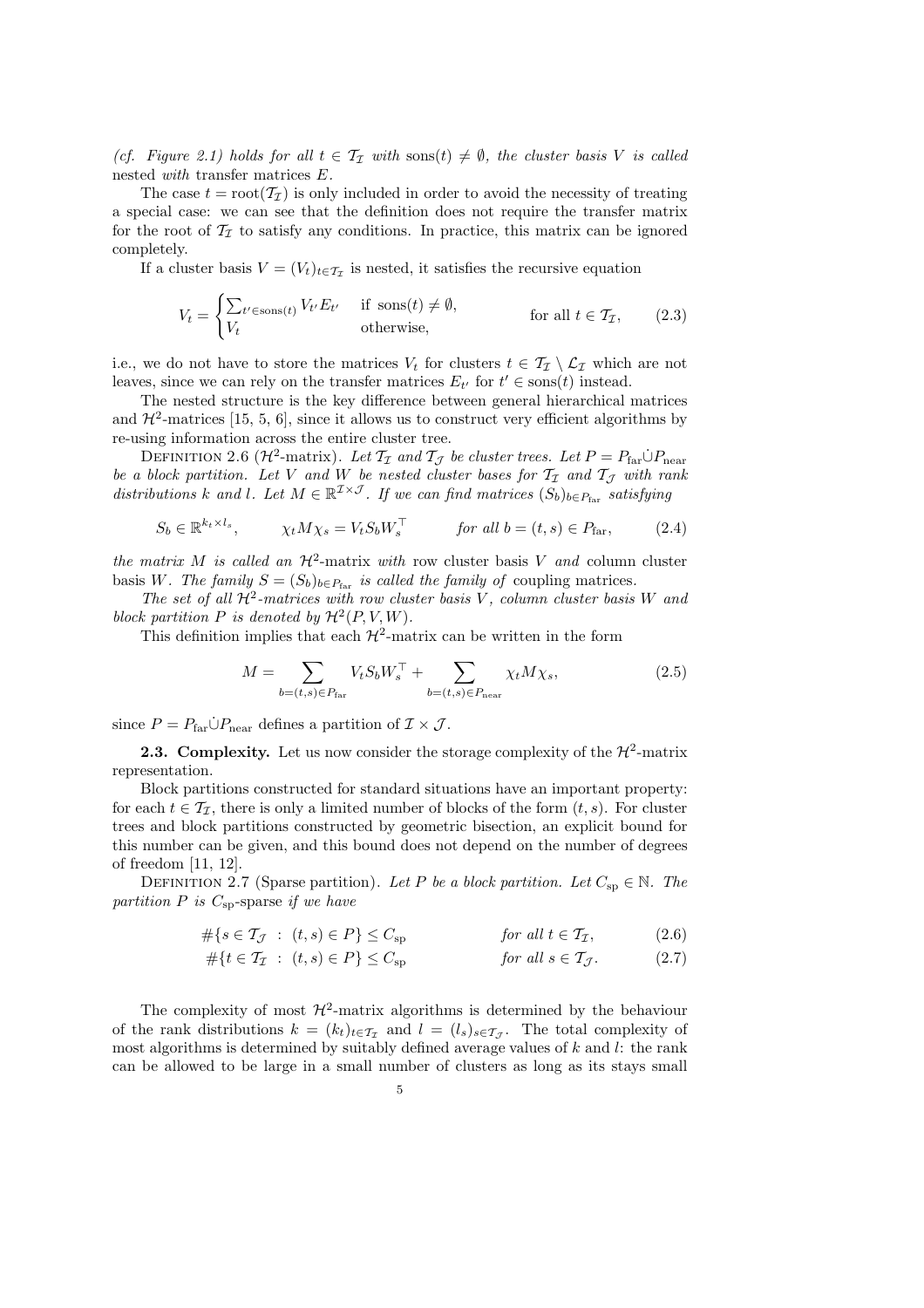in the majority of clusters. In order to prove *optimal* bounds, we require that, as the rank increases polynomially, the number of clusters exceeding this rank decreases exponentially:

DEFINITION 2.8 (Polynomial rank). Let  $k = (k_t)_{t \in \mathcal{T}_{\mathcal{I}}}$  be a rank distribution. Let  $\hat{k} := (\hat{k}_t)_{t \in \mathcal{T}_{\mathcal{I}}}$  be a family defined by

$$
\hat{k}_t := \begin{cases}\n\max\left\{k_t, \sum_{t' \in \text{sons}(t)} k_{t'}\right\} & \text{if } \text{sons}(t) \neq \emptyset, \\
\max\left\{k_t, \#\hat{t}\right\} & \text{otherwise,}\n\end{cases} \quad \text{for all } t \in \mathcal{T}_{\mathcal{I}}.\n\tag{2.8}
$$

*Let*  $\alpha, \beta \in \mathbb{N}_0$ ,  $\gamma \in \mathbb{N}$  *and*  $\xi \in \mathbb{R}_{>1}$ *. The rank distribution* k *is*  $(\alpha, \beta, \gamma, \xi)$ -polynomial *if we have*

$$
\#\{t \in \mathcal{T}_{\mathcal{I}} \ : \ \hat{k}_t > (\alpha + \beta \ell)^{\gamma}\} \leq \xi^{-\ell} \#\mathcal{T}_{\mathcal{I}} \qquad \text{for all } \ell \in \mathbb{N}_0. \tag{2.9}
$$

Most papers on variable-order techniques rely on a level-wise splitting of the set of clusters: a high rank is allowed only for low levels, and the number of clusters is expected to increase exponentially in the level number.

It is easily verified that Definition 2.8 is more general than level-wise splittings: we can simply identify the level number and the parameter  $\ell$ .

The more general approach presented here is required in order to be able to handle local irregularities arising from non-smooth boundaries or non-uniform triangulations.

LEMMA 2.9 (Storage of cluster bases). Let  $V = (V_t)_{t \in \mathcal{T}_T}$  be a nested cluster *basis with rank distribution*  $k = (k_t)_{t \in \mathcal{T}_{\mathcal{I}}}$  *represented in the form (2.3). Let* k *be*  $(\alpha, \beta, \gamma, \xi)$ -polynomial. Let  $c_{\mathcal{I}} := #T_{\mathcal{I}}$  be the number of clusters in  $T_{\mathcal{I}}$ . Then V *requires*  $\mathcal{O}((\alpha + \beta)^{2\gamma} c_{\mathcal{I}})$  *units of storage.* 

*Proof.* Let  $\hat{k}$  be defined as in (2.8). We define

$$
\mathcal{C}_{\ell} := \begin{cases} \{t \in \mathcal{T}_{\mathcal{I}} : \hat{k}_t \leq \alpha^{\gamma}\} & \text{if } \ell = 0, \\ \{t \in \mathcal{T}_{\mathcal{I}} : (\alpha + \beta(\ell - 1))^{\gamma} < \hat{k}_t \leq (\alpha + \beta \ell)^{\gamma}\} & \text{otherwise,} \end{cases} \tag{2.10}
$$

for all  $\ell \in \mathbb{N}_0$ . We observe that  $(\mathcal{C}_{\ell})_{\ell=0}^{\infty}$  is a disjoint partition of  $\mathcal{T}_{\mathcal{I}}$  and that Definition 2.8 implies

$$
\#\mathcal{C}_\ell \leq \xi^{-(\ell-1)}c_\mathcal{I} = \xi \xi^{-\ell}c_\mathcal{I} \qquad \qquad \text{ for all } \ell \in \mathbb{N}_0.
$$

The cluster basis V is described by transfer matrices  $(E_t)_{t\in\mathcal{T}_T}$  for all clusters and the matrices  $(V_t)_{t \in \mathcal{L}_{\mathcal{I}}}$  for leaf clusters. For all  $t \in \mathcal{T}_{\mathcal{I}} \setminus \{\text{root}(\mathcal{T}_{\mathcal{I}})\}\)$ , the transfer matrix  $E_t$ requires  $k_t k_{t+}$  units of storage, where  $t^+ \in \mathcal{T}_{\mathcal{I}}$  is the father of t. Therefore all transfer matrices require

$$
\sum_{t \in \mathcal{T}_{\mathcal{I}} \setminus \{\text{root}(\mathcal{T}_{\mathcal{I}})\}} k_t k_{t+} = \sum_{t \in \mathcal{T}_{\mathcal{I}}} \sum_{t' \in \text{sons}(t)} k_{t'} k_t \le \sum_{t \in \mathcal{T}_{\mathcal{I}}} \hat{k}_t k_t \le \sum_{t \in \mathcal{T}_{\mathcal{I}}} \hat{k}_t^2
$$

units of storage. Due to the definition of  $(\mathcal{C}_{\ell})_{\ell=0}^{\infty}$ , we have

$$
\sum_{t \in T_{\mathcal{I}}} \hat{k}_t^2 = \sum_{\ell=0}^{\infty} \sum_{t \in C_{\ell}} \hat{k}_t^2 \le \sum_{\ell=0}^{\infty} \sum_{t \in C_{\ell}} (\alpha + \beta \ell)^{2\gamma}
$$
  
\$\leq \xi c\_{\mathcal{I}} \sum\_{\ell=0}^{\infty} (\alpha + \beta \ell)^{2\gamma} \xi^{-\ell} \leq \xi c\_{\mathcal{I}} \left( \alpha^{2\gamma} + (\alpha + \beta)^{2\gamma} \sum\_{\ell=0}^{\infty} \ell^{2\gamma} \xi^{-\ell} \right),\$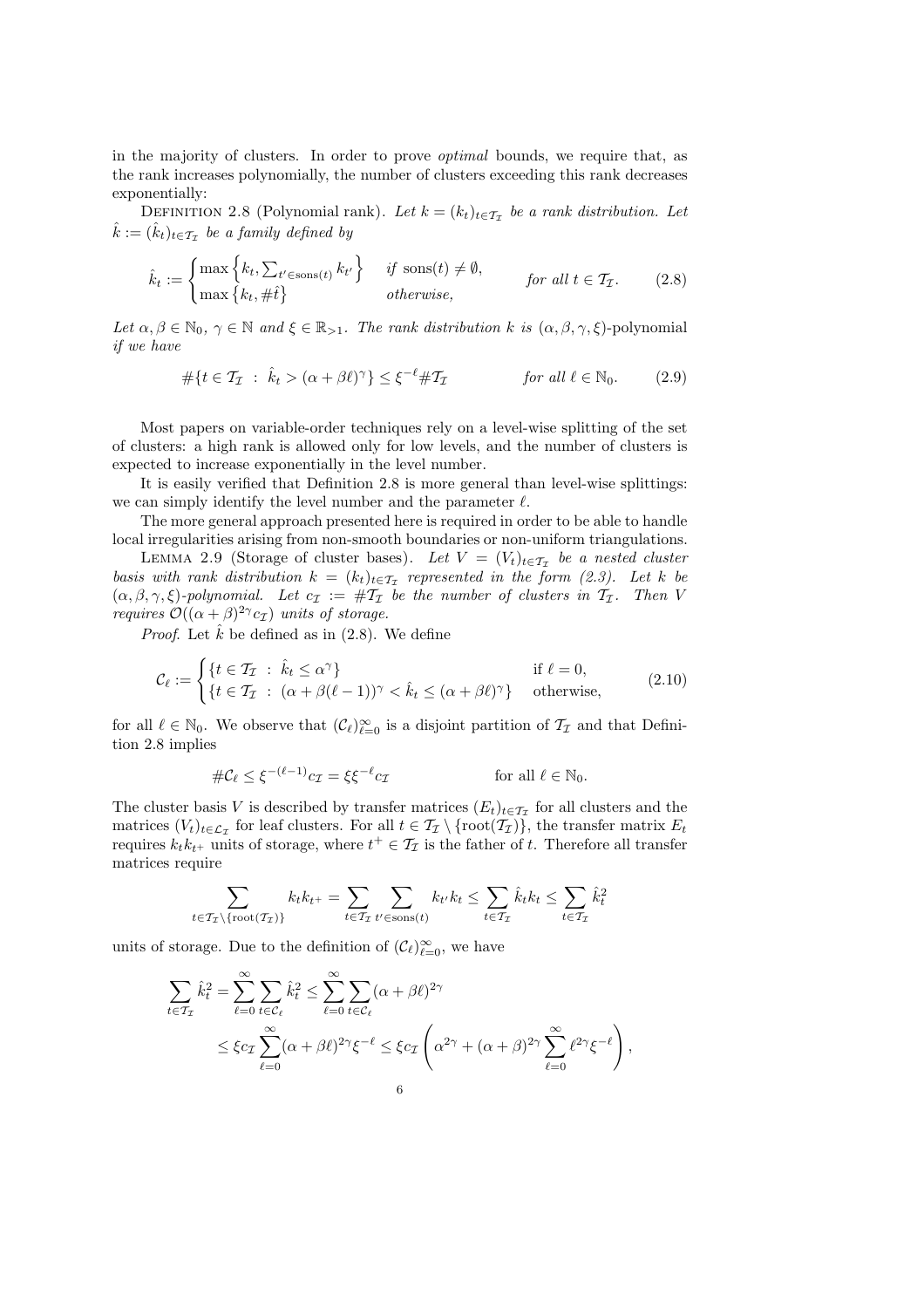and since  $\xi > 1$  holds, the sum can be bounded by a constant  $C_{\text{sum}} \in \mathbb{R}_{>0}$ . This means

$$
\sum_{t \in \mathcal{T}_{\mathcal{I}} \backslash \{\text{root}(\mathcal{T}_{\mathcal{I}})\}} k_t k_{t+} \le \sum_{t \in \mathcal{T}_{\mathcal{I}}} \hat{k}_t^2 \le (C_{\text{sum}} + 1)\xi c_{\mathcal{I}}(\alpha + \beta)^{2\gamma}.
$$
 (2.11)

For all leaf clusters  $t \in \mathcal{L}_{\mathcal{I}}$ , the matrix  $V_t$  requires  $(\#\hat{t})k_t$  units of storage, so the storage requirements for all leaf clusters can be bounded by

$$
\sum_{t \in \mathcal{L}_{\mathcal{I}}} (\#\hat{t}) k_t \leq \sum_{t \in \mathcal{L}_{\mathcal{I}}} \hat{k}_t k_t \leq \sum_{t \in \mathcal{L}_{\mathcal{I}}} \hat{k}_t^2 \leq \sum_{t \in \mathcal{T}_{\mathcal{I}}} \hat{k}_t^2,
$$

and we can proceed as in (2.11) in order to conclude the proof. Д

LEMMA 2.10 (Storage of coefficients). Let  $V = (V_t)_{t \in \mathcal{T}_{\mathcal{I}}}$  and  $W = (W_s)_{s \in \mathcal{T}_{\mathcal{I}}}$ *be nested cluster bases with rank distributions*  $k = (k_t)_{t \in \mathcal{T}_\tau}$  *and*  $l = (l_s)_{s \in \mathcal{T}_\tau}$ *. Let* P *be a block partition for*  $\mathcal{T}_{\mathcal{I}}$  *and*  $\mathcal{T}_{\mathcal{J}}$ *. Let* k *and* l *be*  $(\alpha, \beta, \gamma, \xi)$ -polynomial, *and* let P *be* C<sub>sp</sub>-sparse. Let  $c_I := #T_I$  and  $c_J := #T_J$ . Then the matrices  $(S_b)_{b \in P_{far}}$  and  $(\chi_t M \chi_s)_{b \in P_{\text{near}}}$  of a matrix M given in the form (2.5) require  $\mathcal{O}((\alpha + \beta)^{2\gamma} c_\mathcal{I}^{1/2} c_\mathcal{J}^{1/2})$ *units of storage.*

*Proof.* Let  $\hat{k}$  be defined as in (2.8), let  $\hat{l}$  be defined similarly for the rank distribution l.

Let us consider a block  $b = (t, s) \in P$ . If  $b \in P_{\text{far}}$ , we store the matrix  $S_b$ , which requires  $k_t l_s \leq \hat{k}_t \hat{l}_s$  units of storage. If  $b \in P_{\text{near}}$ , we store the matrix  $\chi_t M \chi_s$ , which requires  $(\#\hat{t})(\#\hat{s})$  units of storage. In this case, Definition 2.2 implies  $t \in \mathcal{L}_{\mathcal{I}}$  and  $s \in \mathcal{L}_{\mathcal{J}}$ , i.e., we have  $\#\hat{t} \leq \hat{k}_t$  and  $\#\hat{s} \leq \hat{l}_s$ , so the storage requirements are also bounded by  $\hat{k}_t \hat{l}_s$ .

Combining these estimates, we find that the coefficient matrices of all blocks require not more than

$$
\sum_{b=(t,s)\in P} \hat{k}_t \hat{l}_s \le \left(\sum_{b=(t,s)\in P} \hat{k}_t^2\right)^{1/2} \left(\sum_{b=(t,s)\in P} \hat{l}_s^2\right)^{1/2}
$$

$$
\le \left(C_{\text{sp}} \sum_{t \in \mathcal{T}_{\mathcal{I}}} \hat{k}_t^2\right)^{1/2} \left(C_{\text{sp}} \sum_{s \in \mathcal{T}_{\mathcal{I}}} \hat{l}_s^2\right)^{1/2}
$$

units of storage. We can proceed as in (2.11) in order to conclude

 $\Box$ 

$$
\sum_{b=(t,s)\in P} \hat{k}_t \hat{l}_s \le C_{\rm sp} (C_{\rm sum} + 1) \xi (c_T c_J)^{1/2} (\alpha + \beta)^{2\gamma}.
$$

This is the desired estimate.

THEOREM 2.11 (Storage complexity). Let  $V = (V_t)_{t \in \mathcal{T}_{\mathcal{I}}}$  and  $W = (W_s)_{s \in \mathcal{T}_{\mathcal{I}}}$  be *nested cluster bases with rank distributions*  $k = (k_t)_{t \in \mathcal{T}_{\tau}}$  *and*  $l = (l_s)_{s \in \mathcal{T}_{\tau}}$ *. Let* P *be a block partition for*  $\mathcal{T}_{I}$  *and*  $\mathcal{T}_{J}$ *. Let* k *and* l *be*  $(\alpha, \beta, \gamma, \xi)$ -polynomial, *and* let P *be*  $C_{\rm sp}$ -sparse. Let  $c_{\mathcal{I}} := \# \mathcal{I}_{\mathcal{I}}$  and  $c_{\mathcal{J}} := \# \mathcal{I}_{\mathcal{J}}$ . Then storing the matrix M, given in *the form (2.5) with cluster bases given in the form (2.3), requires*  $\mathcal{O}((\alpha + \beta)^{2\gamma}(c_{\mathcal{I}} +$  $C_{\rm sp}c_{\mathcal{I}}^{1/2}c_{\mathcal{J}}^{1/2}+c_{\mathcal{J}})$  *units of storage.* 

*Proof*. Combine Lemma 2.9 with Lemma 2.10.

 $\Box$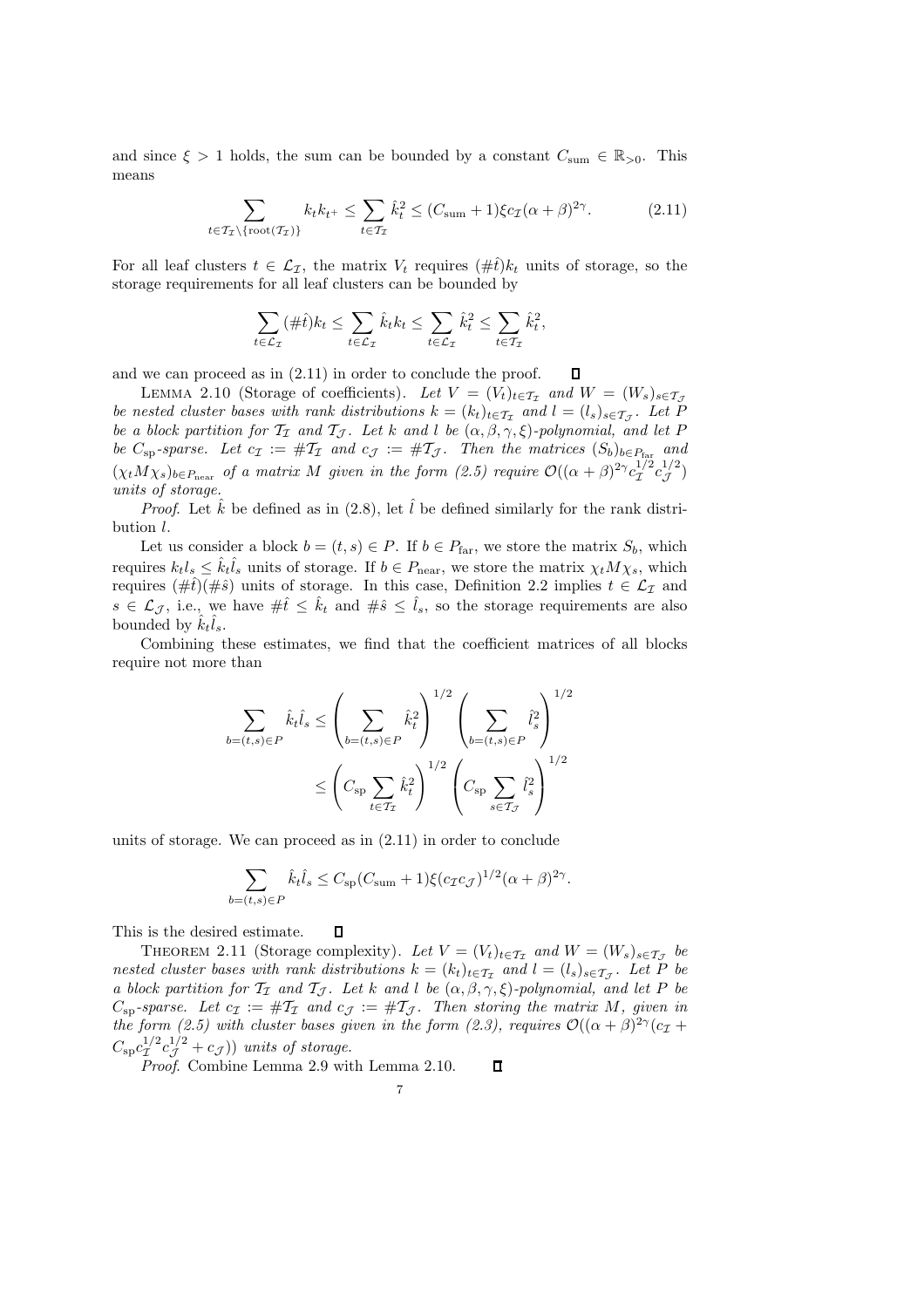For constant-order approximations, we have  $\beta = 0$  and will usually use cluster trees with  $n/\alpha^{\gamma}$  nodes. In this case, Theorem 2.11 yields a storage complexity of  $\mathcal{O}(\alpha^{\gamma} n)$ .

For variable-order approximations, we assume that  $\alpha$  and  $\beta$  do not depend on n, and that the number of clusters is bounded by  $n$ . In this situation, Theorem 2.11 implies a storage complexity of  $\mathcal{O}(n)$ .

**2.4. Orthogonal cluster bases and best approximations.** A matrix format is defined by the partition  $P$  and the cluster bases  $V$  and  $W$ . Finding the best approximation of an arbitrary matrix in this format is simple if the columns of the cluster basis matrices  $V_t$  are pairwise orthonormal.

Definition 2.12 (Orthogonal cluster basis). *Let* V *be a cluster basis for the cluster tree*  $\mathcal{T}_{\mathcal{I}}$ *. It is called* orthogonal *if*  $V_t^{\top} V_t = I$  *holds for all*  $t \in \mathcal{T}_{\mathcal{I}}$ *.* 

The orthogonality implies that  $V_t V_t^{\top}$  is an orthogonal projection onto the image of  $V_t$ , since

$$
\langle V_t V_t^\top x, V_t y \rangle = \langle V_t^\top V_t V_t^\top x, y \rangle = \langle V_t^\top x, y \rangle = \langle x, V_t y \rangle
$$

holds for all  $x \in \mathbb{R}^{\mathcal{I}}$  and  $y \in \mathbb{R}^{k_t}$ . Therefore  $V_t V_t^{\top} M W_s W_s^{\top}$  is the best approximation of a matrix block  $\chi_t M \chi_s$  in the bases  $V_t$  and  $W_s$ , and

$$
\widetilde{M} := \sum_{b \in P_{\text{far}}} V_t (V_t^\top M W_s) W_s^\top + \sum_{b \in P_{\text{near}}} \chi_t M \chi_s \tag{2.12}
$$

is the best approximation (in the Frobenius norm) of an arbitrary matrix  $M \in \mathbb{R}^{\mathcal{I} \times \mathcal{J}}$ in the  $\mathcal{H}^2$ -matrix format defined by P, V and W.

If a non-nested cluster basis is given, an orthogonal counterpart can be constructed by simple Gram-Schmidt orthonormalization. If a nested cluster basis is given, it is possible to construct a nested orthogonal cluster basis by a modified orthonormalization algorithm in linear complexity [1].

**3. Approximation algorithm.** Let  $M \in \mathbb{R}^{I \times J}$  be an arbitrary matrix, let  $\mathcal{T}_{\mathcal{I}}$  and  $\mathcal{T}_{\mathcal{J}}$  be cluster trees for  $\mathcal{I}$  and  $\mathcal{J}$ , respectively, and let  $P = P_{\text{far}} \dot{\cup} P_{\text{near}}$  be a matching block partition. Let  $(\epsilon_{t,s})_{t\in\mathcal{T}_{\tau},s\in\mathcal{T}_{\tau}}$  be a family of error tolerances in  $\mathbb{R}_{>0}$ which will be specified later.

Our goal is to find suitable nested cluster bases  $V = (V_t)_{t \in \mathcal{T}_{\mathcal{I}}}$  and  $W = (W_s)_{s \in \mathcal{T}_{\mathcal{J}}}$ such that M can be approximated in the corresponding space  $\mathcal{H}^2(P, V, W)$  of  $\mathcal{H}^2$ matrices.

In order to construct  $V$  and  $W$ , we rely on a variant of the algorithm introduced in [5]. This algorithm creates orthogonal cluster bases by working recursively from the leaf clusters towards the root cluster.

We restrict our attention to V. Let  $t \in \mathcal{T}_{\mathcal{T}}$ . The matrix  $V_t$  has to be constructed in such a way that

$$
\|\chi_t M \chi_s - V_t V_t^\top M \chi_s\|_2 \le \epsilon_{t,s} \tag{3.1}
$$

holds for all  $s \in \mathcal{T}_{\mathcal{T}}$  with  $b = (t, s) \in P_{\text{far}}$ .

Since we are looking for a nested cluster basis, our choice of the matrix  $V_t$  will also influence all predecessors of t, i.e., all clusters  $t^+ \in \mathcal{T}_{\mathcal{I}}$  with  $t \in \text{sons}^*(t^+)$ , therefore we have to ensure (3.1) also for all  $s \in \mathcal{T}_{\mathcal{J}}$  for which a predecessor  $t^+$  of t satisfying  $b = (t^+, s) \in P_{\text{far}}$  exists.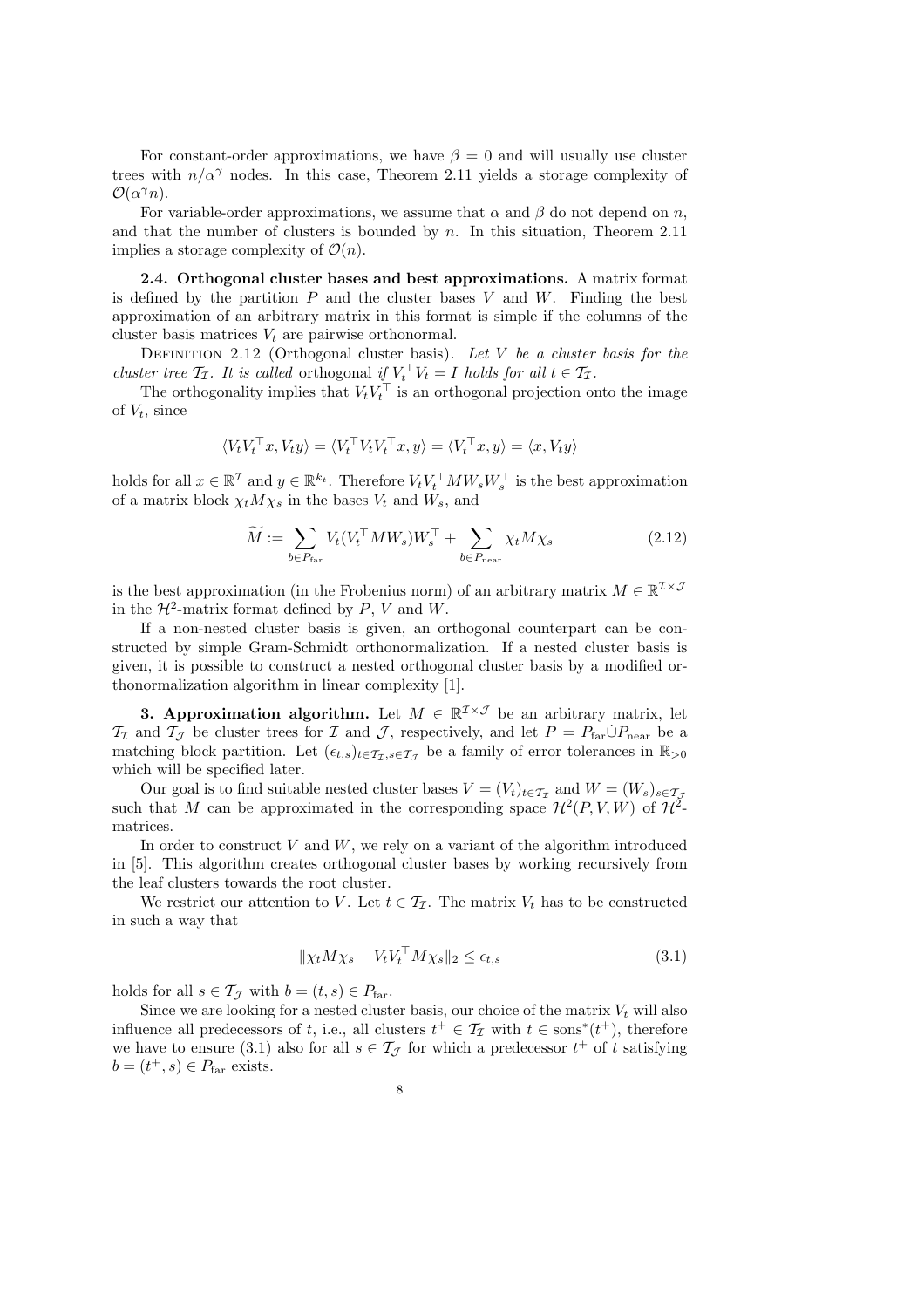

FIG. 3.1. Matrices  $M_t$  for different clusters

By collecting all relevant clusters  $s \in \mathcal{T}_{\mathcal{J}}$  in the set

$$
\text{row}^*(t) := \{ s \in \mathcal{T}_{\mathcal{J}} \; : \; \text{there exists } t^+ \in \mathcal{T}_{\mathcal{I}} \text{ with } t \in \text{sons}^*(t^+) \}
$$
\n
$$
\text{and } b = (t^+, s) \in P_{\text{far}} \}
$$

and introducing the matrix

$$
M_t := \sum_{s \in \text{row}^*(t)} \epsilon_{t,s}^{-1} \chi_t M \chi_s,
$$

(cf. Figure 3.1) we can use the unified condition

$$
||M_t - V_t V_t^\top M_t||_2 \le 1 \tag{3.2}
$$

as a weaker form of the conditions (3.1) for all  $s \in \text{row}^*(t)$ . Our goal is to find orthogonal low-rank matrices  $V_t$  for all  $t \in \mathcal{T}_{\mathcal{I}}$  which satisfy this condition.

For a leaf cluster  $t \in \mathcal{L}_{\mathcal{I}}$ , we can construct the optimal matrix  $V_t$  by computing the singular value decomposition

$$
M_t = U_t \Sigma_t P_t^\top
$$

of  $M_t$ , where the columns of  $U_t$  are the orthogonal left singular vectors, those of  $P_t$  are the orthogonal right singular vectors, and  $\Sigma_t = \text{diag}(\sigma_1, \ldots, \sigma_p)$  is a diagonal matrix containing the singular values  $\sigma_1 \geq \ldots \geq \sigma_p \geq 0$  of  $M_t$ .

For any  $k_t \in \{0, \ldots, p\}$ , the first  $k_t$  left singular vectors, i.e., the first  $k_t$  columns of the matrix  $U_t$ , form an orthogonal matrix  $V_t$  satisfying

$$
||M_t - V_t V_t^\top M_t||_2 \leq \begin{cases} \sigma_{k_t+1} & \text{if } k_t < p, \\ 0 & \text{otherwise,} \end{cases} \tag{3.3}
$$

and  $V_t V_t^{\top} M_t$  is the best rank  $k_t$  approximation of  $M_t$  [10, Theorem 2.5.3]. This means that we can construct an *optimal* matrix  $V_t$  satisfying the condition (3.2) by using

$$
k_t := \begin{cases} \max\{i \in \{0, \dots, p-1\} : \sigma_{i+1} < 1\} & \text{if } \sigma_p < 1, \\ p & \text{otherwise.} \end{cases}
$$

Let us now consider the case of a cluster  $t \in \mathcal{T}_{\mathcal{I}}$  which is not a leaf. We denote the number of sons by  $\tau := \# \text{ sons}(t)$  and the sons by  $\{t_1, \ldots, t_{\tau}\} := \text{sons}(t)$ . We assume that orthogonal matrices  $V_{t_1}, \ldots, V_{t_{\tau}}$  have already been constructed. We are looking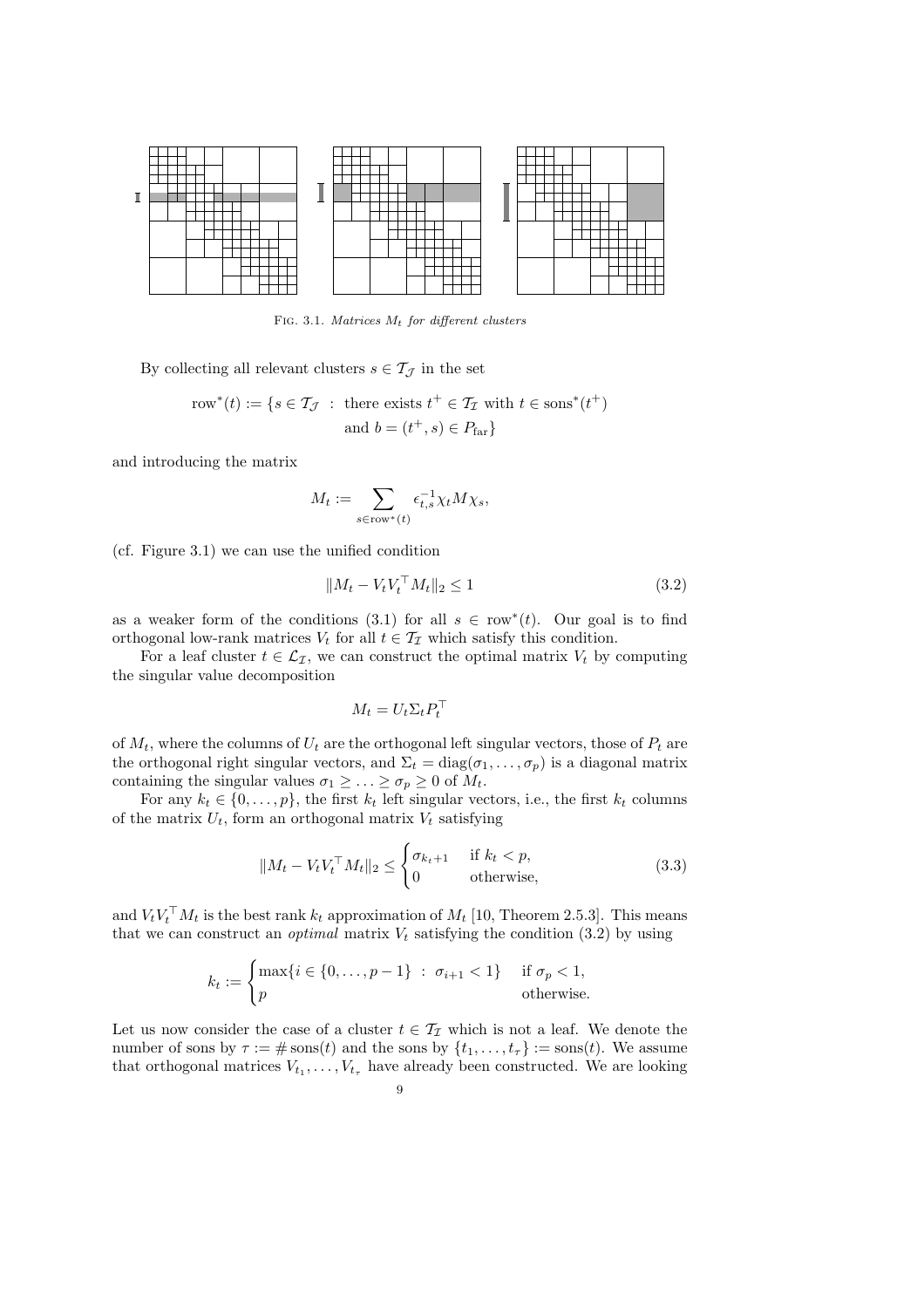for a nested cluster basis, so equation (2.2) has to hold, and this equation can be written as

$$
V_t = \underbrace{(V_{t_1} \quad \dots \quad V_{t_\tau})}_{=: Q_t} \underbrace{\begin{pmatrix} E_{t_1} \\ \vdots \\ E_{t_\tau} \end{pmatrix}}_{=: \widehat{V}_t}.
$$
\n(3.4)

Since  $Q_t$  is prescribed by the sons of t, we only have to compute  $\hat{V}_t$ , i.e., the transfer matrices. The approximation error is given by

$$
M_t - V_t V_t^\top M_t = M_t - Q_t \hat{V}_t \hat{V}_t^\top Q_t^\top M_t,
$$

so multiplying with  $Q_t^{\top}$  from the left and exploiting the fact that  $Q_t$  is orthogonal yields

$$
Q_t^\top (M_t - V_t V_t^\top M_t) = Q_t^\top M_t - \widehat{V}_t \widehat{V}_t^\top Q_t^\top M_t = \bar{M}_t - \widehat{V}_t \widehat{V}_t^\top \bar{M}_t
$$

with  $\overline{M}_t := Q_t^\top M_t$ . This problem is similar to the one encountered before, and we can use the singular value decomposition of  $\bar{M}_t$  to construct an orthogonal matrix  $\hat{V}_t$ satisfying

$$
\|\bar{M}_t - \widehat{V}_t \widehat{V}_t^\top \bar{M}_t\|_2 \le 1.
$$

The transfer matrices  $E_{t_1}, \ldots, E_{t_\tau}$  can be recovered by splitting  $\hat{V}_t$  as in (3.4).

Now all we need is an efficient method for computing  $\bar{M}_t$ . We introduce

$$
\widehat{M}_{t,s} := V_t^\top M \chi_s
$$

for all  $t \in \mathcal{T}_{\mathcal{I}}$  and all  $s \in \text{row}^*(t)$ . For  $t \in \mathcal{T}_{\mathcal{I}}$  with  $\text{sons}(t) \neq \emptyset$ , we let

$$
\bar{M}_{t,s} := \begin{pmatrix} \widehat{M}_{t_1,s} \\ \vdots \\ \widehat{M}_{t_r,s} \end{pmatrix}
$$
\n(3.5)

and observe

$$
\bar{M}_t = \sum_{s \in \text{row}^*(t)} \epsilon_{t,s}^{-1} \bar{M}_{t,s}.
$$

The construction of the matrices  $M_{t,s}$  can be accomplished by a recursion: if sons $(t) \neq$  $\emptyset$ , the nested structure of the cluster basis implies

$$
\widehat{M}_{t,s} = V_t^\top M \chi_s = \sum_{t' \in \text{sons}(t)} E_{t'}^\top V_{t'}^\top M \chi_s = \sum_{t' \in \text{sons}(t)} E_{t'}^\top \widehat{M}_{t',s} = \widehat{V}_t^\top \bar{M}_{t,s}.
$$
 (3.6)

Using this recursion to construct the matrices  $M_{t,s}$  efficiently, we can now assemble the complete algorithm: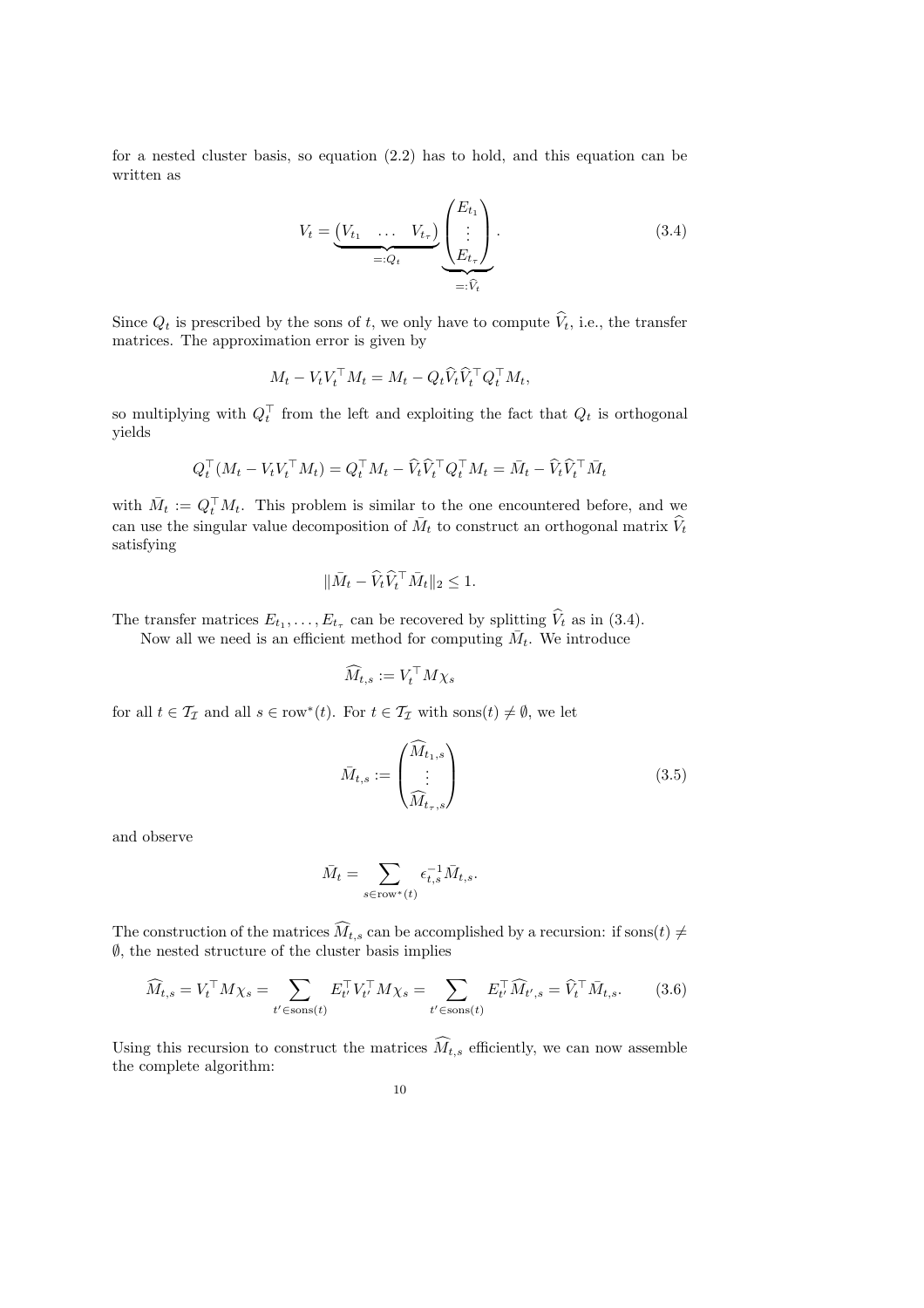**procedure** BuildBasis(*t*); **if** sons $(t) = \emptyset$  **then**  $M_t := 0;$ **for**  $s \in \text{row}^*(t)$  **do**  $M_t := M_t + \epsilon_{t,s}^{-1} \chi_t M \chi_s;$ Use the singular value decomposition of  $M_t$  to define  $k_t$  and construct  $V_t$ ; **for**  $s \in \text{row}^*(t)$  **do**  $M_{t,s} := V_t^\top M \chi_s$ **else**  $\bar{M}_t := 0;$ for  $s \in \text{row}^*(t)$  **do begin** Construct  $\overline{M}_{t,s}$  as in (3.5);  $\bar{M}_t := \bar{M}_t + \epsilon_{t,s}^{-1} \bar{M}_{t,s}$ **end**; Use the singular value decomposition of  $\bar{M}_t$  to define  $k_t$  and construct  $\hat{V}_t$ ;

 $\textbf{for } s \in \text{row}^*(t) \textbf{ do } \widehat{M}_{t,s} := \widehat{V}_t^\top \bar{M}_{t,s}$ 

**endif**

THEOREM 3.1 (Complexity). We assume that  $P$  is  $C_{\text{sp}}$ -sparse and that the *rank distribution*  $k = (k_t)_{t \in \mathcal{T}_{\tau}}$  *is*  $(\alpha, \beta, \gamma, \xi)$ *-polynomial. Then the algorithm requires*  $\mathcal{O}(c_{\mathcal{I}}(\alpha+\beta)^{3\gamma}+c_{\mathcal{I}}(\#\mathcal{J})(\alpha+\beta)^{2\gamma})$  operations.

*Proof.* Let  $\hat{k} = (\hat{k}_t)_{t \in \mathcal{T}_{\mathcal{I}}}$  be defined as in  $(2.8)$ , and let  $(\mathcal{C}_{\ell})_{\ell=0}^{\infty}$  be defined as in  $(2.10).$ 

Let  $t \in \mathcal{T}_{\mathcal{I}}$ . If sons $(t) = \emptyset$ , we compute the matrix  $M_t$ , and this matrix has  $\#\hat{t} \leq \hat{k}_t$  rows and  $\#\mathcal{J}$  columns. If sons $(t) \neq \emptyset$ , we compute the matrix  $\bar{M}_t$ , and this matrix has

$$
m_t := \sum_{t' \in \text{sons}(t)} k_t \leq \hat{k}_t
$$

rows and  $\#\mathcal{J}$  columns.

Since  $\{\hat{s} : s \in \text{row}^*(t)\}\$ is a disjoint partition of  $\mathcal{J}$ , the construction of the matrices  $M_t$  and  $\overline{M}_t$ , respectively, can be accomplished in  $\mathcal{O}(\hat{k}_t(\#\mathcal{J}))$  operations, and all matrices  $\widehat{M}_{t,s}$  can be computed in  $\mathcal{O}(k_t \widehat{k}_t(\#\mathcal{J})) \subseteq \mathcal{O}(\widehat{k}_t^2(\#\mathcal{J}))$  operations.

Which leaves us to consider the computation of the singular value decomposition. Fortunately, we require it only up to machine accuracy, therefore  $\mathcal{O}(\hat{k}_t^2(\#\mathcal{J}) + \hat{k}_t^3)$ operations suffice to find  $k_t$  and construct  $V_t$  and  $\hat{V}_t$ , respectively.

This means that we can find a constant  $C_{ad} \in \mathbb{N}$  such that the number of operations required for a cluster t is bounded by  $C_{ad}\hat{k}_t^2(\hat{k}_t + (\#\mathcal{J}))$ . Therefore the number of operations for all clusters is bounded by

$$
\sum_{t \in T_{\mathcal{I}}} C_{ad} \hat{k}_t^2 (\hat{k}_t + (\#\mathcal{J})) \leq C_{ad} \sum_{\ell=0}^{\infty} \sum_{t \in \mathcal{C}_{\ell}} (\alpha + \beta \ell)^{3\gamma} + (\alpha + \beta \ell)^{2\gamma} (\#\mathcal{J})
$$
  

$$
\leq C_{ad} \xi c_{\mathcal{I}} \left( \sum_{\ell=0}^{\infty} (\alpha + \beta \ell)^{3\gamma} \xi^{-\ell} + (\#\mathcal{J}) \sum_{\ell=0}^{\infty} (\alpha + \beta \ell)^{2\gamma} \xi^{-\ell} \right)
$$
  

$$
\leq C_{ad} C_{\text{sum}} \xi c_{\mathcal{I}} ((\alpha + \beta)^{3\gamma} + (\alpha + \beta)^{2\gamma} (\#\mathcal{J}))
$$

for a suitable constant  $C_{\text{sum}}$  depending only on  $\gamma$  and  $\xi$ .  $\Box$ 

In the constant-order case, i.e., for  $\beta = 0$  and  $c_{\mathcal{I}} \lesssim n/\alpha^{\gamma}$ , the algorithm has a complexity of  $\mathcal{O}(n\alpha^2 + n^2\alpha)$ . In the variable-order case, the complexity is in  $\mathcal{O}(n^2)$ . This is the optimal order of complexity, since  $n^2$  matrix entries have to be processed.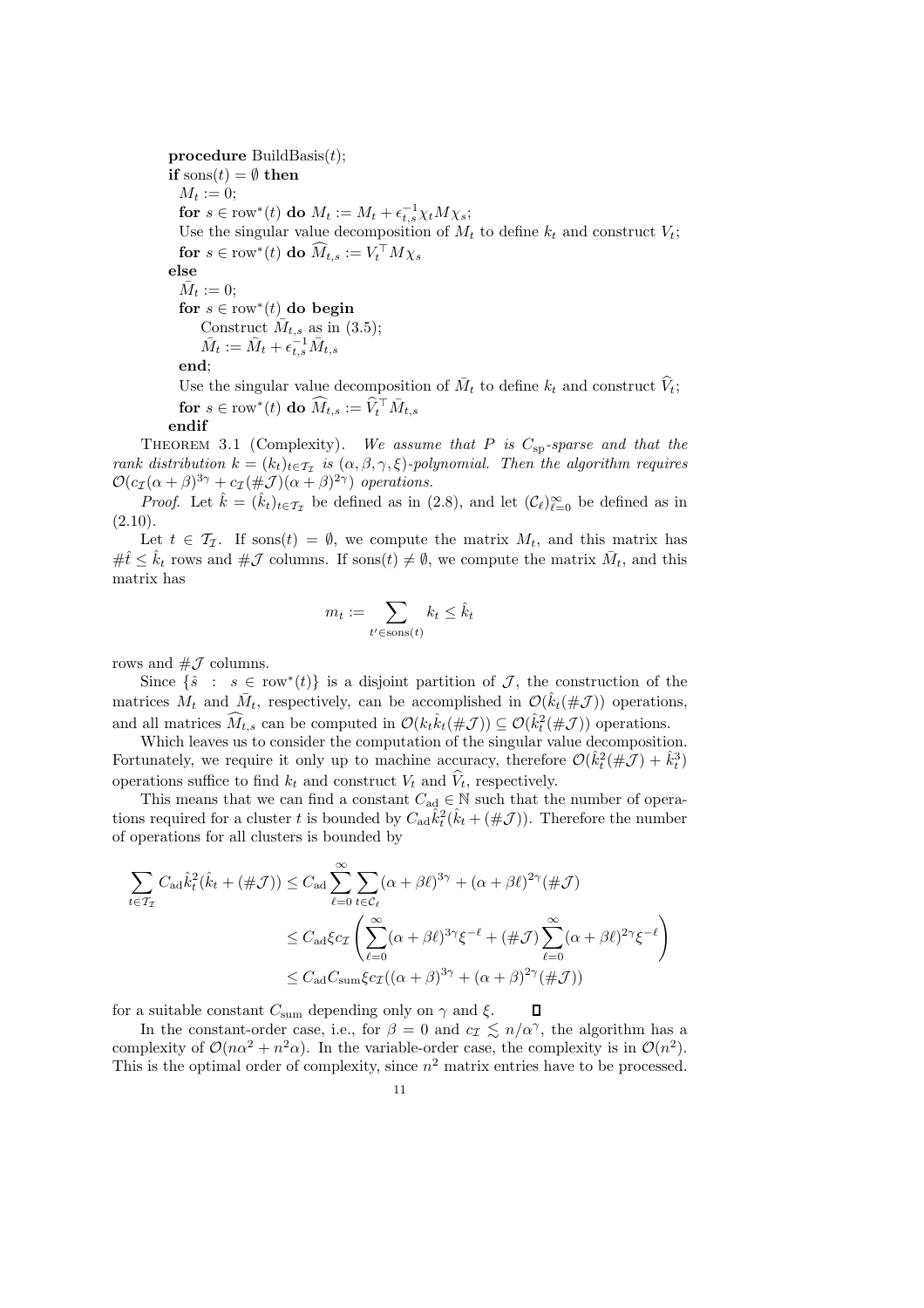If the matrix  $M$  is given in a data-sparse format, we can reduce the complexity of the algorithm. If  $M$ , e.g., is a hierarchical matrix, we can reach almost linear complexity [5]. If M is an  $\mathcal{H}^2$ -matrix, even linear complexity is possible [1].

**4. Error analysis.** The main difference between the variable-rank approximation algorithm and its predecessor introduced in [5] is the weighting strategy for the block matrices: in the original algorithm, the parameters  $\epsilon_{t,s}$  appearing in the construction of  $M_t$  are all set to the same value, which leads to reasonable performance, but will not detect a variable-rank structure if it is present.

We will therefore base our choice of  $\epsilon_{t,s}$  on a careful analysis of the error propagation in our algorithm.

**4.1. Nested error estimate.** Before we can investigate the global matrix approximation error, we first have to find a bound for the approximation error of single blocks. The major step is to control the error introduced by projecting a matrix block into a cluster basis.

THEOREM 4.1 (Nested error). Let  $V = (V_t)_{t \in \mathcal{T}_T}$  be the nested orthogonal cluster *basis constructed by the algorithm from Section 3. Then we have*

$$
\|\chi_t M \chi_s - V_t V_t^\top M \chi_s\|_2 \le \sum_{t^* \in \text{sons}^*(t)} \epsilon_{t^*,s} \tag{4.1}
$$

*for all*  $t \in \mathcal{T}_{\mathcal{I}}$  *and all*  $s \in \text{row}^*(t)$ *.* 

*Proof.* We use the notation of (3.4) and extend the notation by letting  $\hat{V}_t := V_t$ ,  $Q_t := I$  and  $\overline{M}_{t,s} := \chi_t M \chi_s$  for all leaf clusters  $t \in \mathcal{L}_{\mathcal{I}}$  and all  $s \in \text{row}^*(t)$ .

We will first prove

$$
\chi_t M \chi_s - V_t V_t^\top M \chi_s = \sum_{t^* \in \text{sons}^*(t)} Q_{t^*} (I - \widehat{V}_{t^*} \widehat{V}_{t^*}^\top) \bar{M}_{t^*,s}. \tag{4.2}
$$

for all  $t \in \mathcal{T}_{\mathcal{I}}$  by induction over  $\#$  sons<sup>\*</sup> $(t)$ , the number of descendants of t.

If  $\#$  sons\* $(t) = 1$ , we have sons\* $(t) = \{t\}$ , which implies sons $(t) = \emptyset$  by definition, i.e.,  $\bar{M}_{t,s} = \chi_t M \chi_s$  and  $\hat{V}_t = V_t$ . In this case, equation (4.2) is trivial.

Let  $n \in \mathbb{N}$ , and assume that (4.1) holds for all  $t \in \mathcal{T}_{\mathcal{I}}$  with  $\#\text{sons}^*(t) \leq n$ . Let  $t \in \mathcal{T}_{\mathcal{I}}$  with  $\#\text{sons}^*(t) = n+1$ . This implies  $\#\text{sons}^*(t) > 1$ , i.e., sons $(t) \neq \emptyset$ . We can split the error into a part corresponding to the approximation in the sons of  $t$  and a part corresponding to the approximation in t:

$$
\chi_t M \chi_s - V_t V_t^\top M \chi_s = \chi_t M \chi_s - Q_t \hat{V}_t \hat{V}_t^\top Q_t^\top M \chi_s \n= \chi_t M \chi_s - Q_t Q_t^\top M \chi_s + Q_t Q_t^\top M \chi_s - Q_t \hat{V}_t \hat{V}_t^\top Q_t^\top M \chi_s \n= \sum_{t' \in \text{sons}(t)} (\chi_{t'} M \chi_s - V_{t'} V_{t'}^\top M \chi_s) + Q_t (I - \hat{V}_t \hat{V}_t^\top) Q_t^\top M \chi_s \n= \sum_{t' \in \text{sons}(t)} (\chi_{t'} M \chi_s - V_{t'} V_{t'}^\top M \chi_s) + Q_t (I - \hat{V}_t \hat{V}_t^\top) \bar{M}_t.
$$

For all  $t' \in \text{sons}(t)$ , we have  $\text{# sons}^*(t') < \text{# sons}^*(t)$ , i.e.,  $\text{# sons}^*(t) \leq n$ , so we can apply the induction assumption in order to conclude that  $(4.2)$  holds for t.

Applying the triangle inequality to (4.2) yields

$$
\|\chi_t M \chi_s - V_t V_t^{\top} M \chi_s\|_2 \leq \sum_{t^* \in \text{sons}^*(t)} \|Q_{t^*} (I - \widehat{V}_{t^*} \widehat{V}_{t^*}^{\top}) \bar{M}_{t^*,s} \|_2,
$$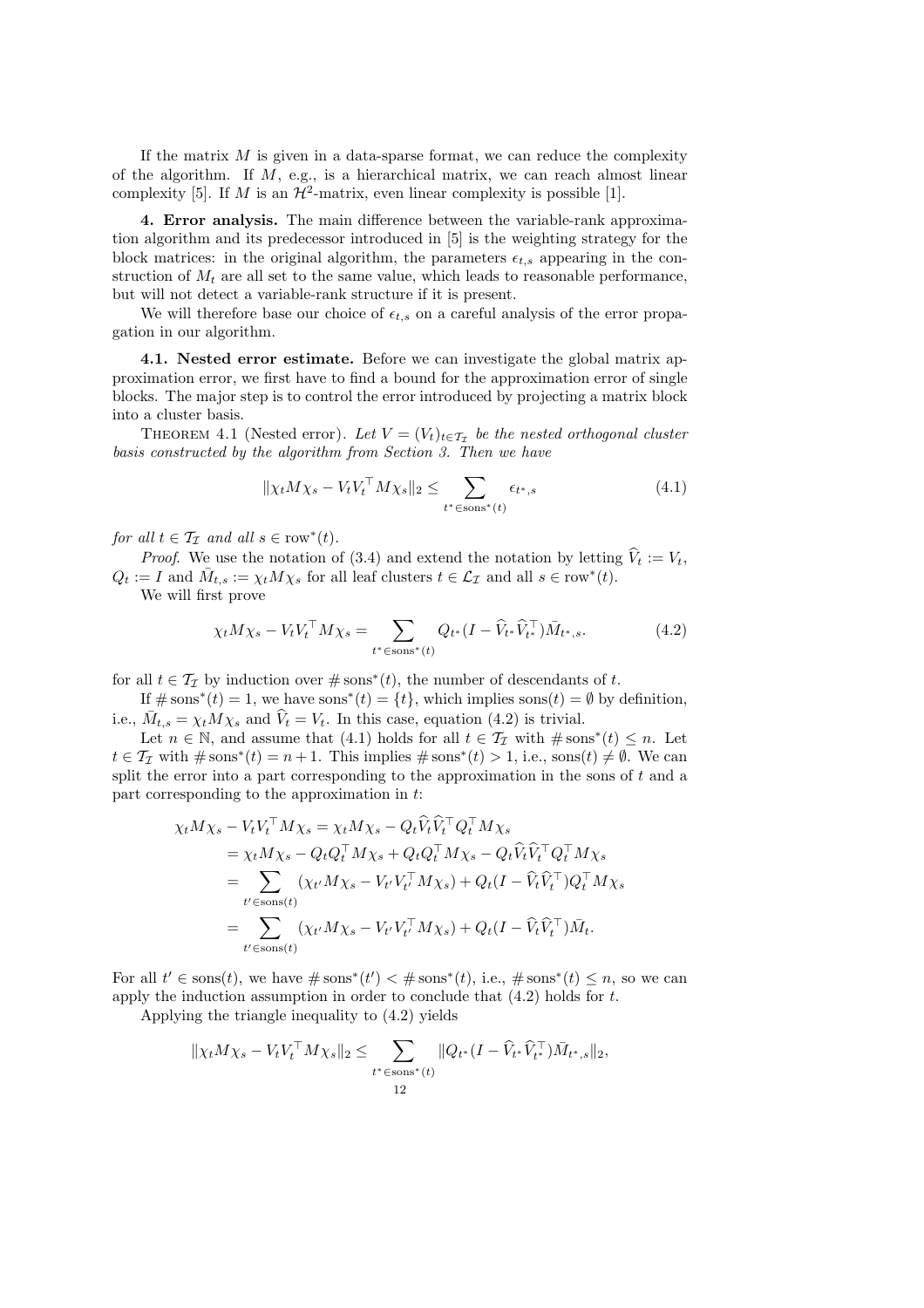and we conclude the proof using the orthogonality of the matrices  $Q_{t^*}$ .  $\Box$ 

The result of Theorem 4.1 can be improved: by the arguments used in step 3 of the proof of  $[1,$  Theorem 4, we can show that the ranges of all terms in the sum  $(4.2)$ are pairwise orthogonal, therefore we could use Pythagoras' identity instead of the triangle inquality to bound the error.

**4.2. Blockwise error estimate.** For all  $b = (t, s) \in P_{\text{far}}$ , we use the optimal coefficient matrix  $S_b := V_t^{\dagger} M W_s$  and find

$$
\| \chi_t M \chi_s - V_t S_b W_s^\top \|_2 = \| \chi_t M \chi_s - V_t V_t^\top M W_s W_s^\top \|_2
$$
  
\n
$$
= \| \chi_t M \chi_s - V_t V_t^\top M \chi_s + V_t V_t^\top M \chi_s - V_t V_t^\top M W_s W_s^\top \|_2
$$
  
\n
$$
\leq \| \chi_t M \chi_s - V_t V_t^\top M \chi_s \|_2 + \| V_t V_t^\top M \chi_s - V_t V_t^\top M W_s W_s^\top \|_2
$$
  
\n
$$
\leq \| \chi_t M \chi_s - V_t V_t^\top M \chi_s \|_2 + \| \chi_t M \chi_s - \chi_t M W_s W_s^\top \|_2
$$
  
\n
$$
= \| \chi_t M \chi_s - V_t V_t^\top M \chi_s \|_2 + \| \chi_s M^\top \chi_t - W_s W_s^\top M^\top \chi_t \|_2. \tag{4.3}
$$

Until now, we have only investigated the influence of the row cluster basis  $V =$  $(V_t)_{t \in \mathcal{T}_{\tau}}$ , i.e., the first term in this estimate.

We can handle the column cluster basis  $W = (W_s)_{s \in \mathcal{I}_{\mathcal{J}}}$  by applying the algorithm from Section 3 to the transposed matrix  $M<sup>T</sup>$ , the corresponding transposed block partition given by

$$
P^{\top} := \{(s,t) : (t,s) \in P\},
$$
  $P^{\top}_{far} = \{(s,t) : (t,s) \in P_{far}\},$ 

and a family  $(\epsilon_{s,t}^{\top})_{s \in \mathcal{T}_{\mathcal{J}}, t \in \mathcal{T}_{\mathcal{I}}}$  of error tolerances in  $\mathbb{R}_{>0}$ .

Combining (4.3) with Theorem 4.1 yields

$$
\|\chi_t M \chi_s - V_t S_b W_s^\top\|_2 \le \sum_{t^* \in \text{sons}^*(t)} \epsilon_{t^*,s} + \sum_{s^* \in \text{sons}^*(s)} \epsilon_{s^*,t}^\top. \tag{4.4}
$$

**4.3. Global error estimate.** The best approximation of the matrix M in the  $\mathcal{H}^2$ -matrix format described by the block partition P, the row cluster basis  $V =$  $(V_t)_{t\in\mathcal{T}_{\mathcal{T}}}$  and the column cluster basis  $W = (W_s)_{s\in\mathcal{T}_{\mathcal{T}}}$  is given by

$$
\widetilde{M} = \sum_{b=(t,s)\in P_{\text{far}}} V_t S_b W_s^\top + \sum_{b=(t,s)\in P_{\text{near}}} \chi_t M \chi_s
$$

with  $S_b = V_t^\top M W_s$  for all  $b = (t, s) \in P_{\text{far}}$ .

In order to bound the spectral norm of the approximation error, we use the following generalization of a result given in [11]:

THEOREM 4.2 (Global spectral error). Let  $V = (V_t)_{t \in \mathcal{T}_{\mathcal{T}}}$  and  $W = (W_s)_{s \in \mathcal{T}_{\mathcal{T}}}$  be *cluster bases. Let* P *be a*  $C_{\text{sp}}$ -sparse block partition. Let  $(\epsilon_{\mathcal{I},t})_{t\in\mathcal{T}_{\mathcal{I}}}$  and  $(\epsilon_{\mathcal{J},s})_{s\in\mathcal{T}_{\mathcal{J}}}$  be *families in* R≥<sup>0</sup> *satisfying*

$$
\|\chi_t M \chi_s - V_t S_b W_s^\top\|_2 \le \epsilon_{\mathcal{I},t}^{1/2} \epsilon_{\mathcal{J},s}^{1/2} \qquad \text{for all } b = (t,s) \in P_{\text{far}}.\tag{4.5}
$$

*Then we have*

$$
||M - \widetilde{M}||_2 \le C_{\text{sp}} \sum_{\ell=0}^{\infty} \max \left\{ \epsilon_{\mathcal{I},t}, \epsilon_{\mathcal{J},s} \ : \ t \in \mathcal{T}_{\mathcal{I}}^{(\ell)}, s \in \mathcal{T}_{\mathcal{J}}^{(\ell)} \right\}.
$$
 (4.6)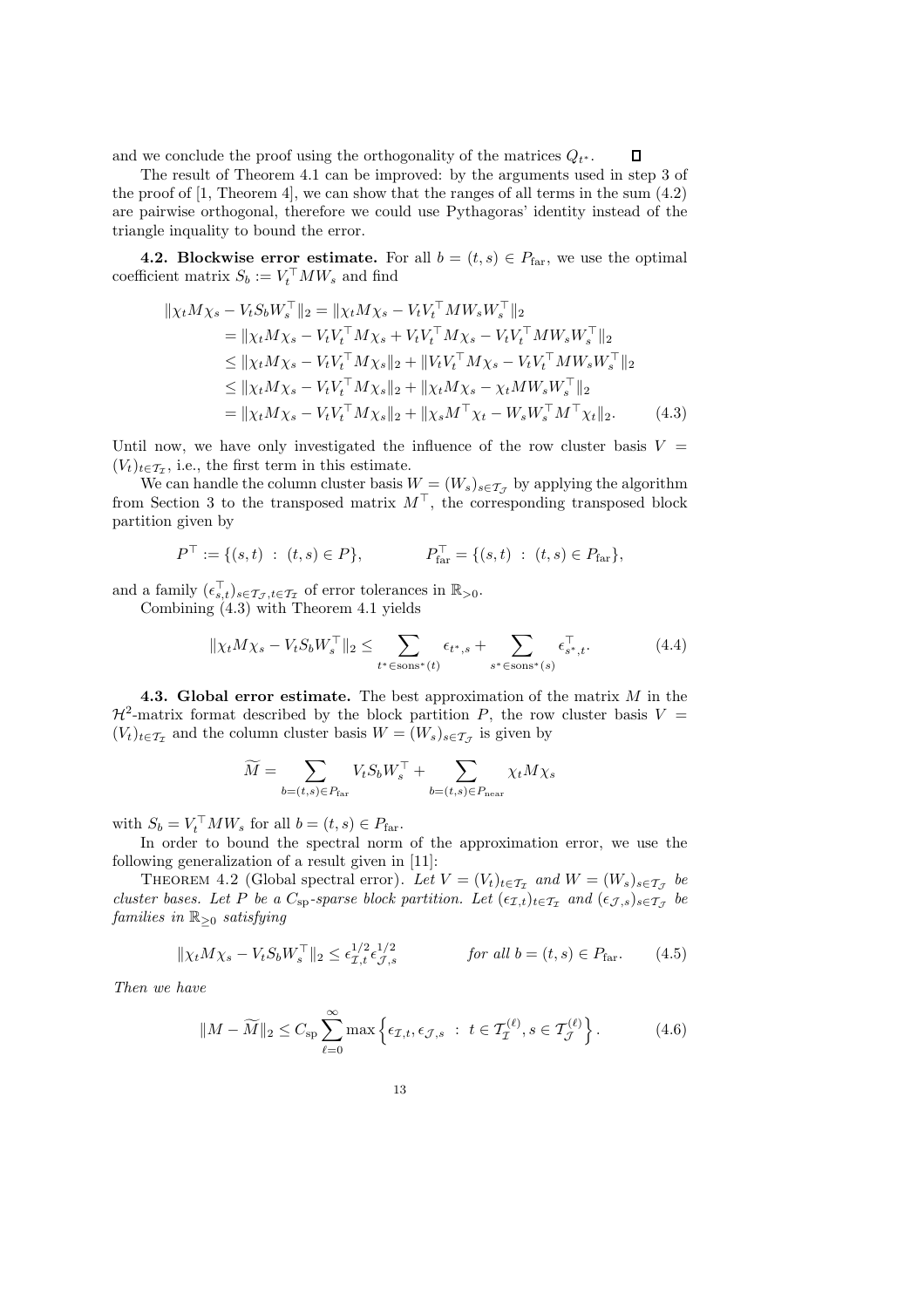*Proof.* Let  $E := M - \overline{M} \in \mathbb{R}^{\mathcal{I} \times \mathcal{J}}$ , let  $u \in \mathbb{R}^{\mathcal{J}}$ ,  $v := Eu \in \mathbb{R}^{\mathcal{I}}$ , and introduce  $\epsilon_\ell := \max\left\{\epsilon_{\mathcal{I},t}, \epsilon_{\mathcal{J},s} \; : \; t \in \mathcal{T}^{(\ell)}_{\mathcal{I}}, s \in \mathcal{T}^{(\ell)}_{\mathcal{J}}\right\}$ for all  $\ell \in \mathbb{N}_0$ .

By definition of  $P$  and  $M$  , we have

$$
E = \sum_{b=(t,s)\in P_{\text{far}}} \chi_t M \chi_s - V_t S_b W_s, \qquad \|\chi_t E \chi_s\|_2 \le \epsilon_{\mathcal{I},t}^{1/2} \epsilon_{\mathcal{J},s}^{1/2},
$$

and find

$$
||Eu||_2^2 = \langle Eu, Eu \rangle_2 = \langle Eu, v \rangle_2 = \sum_{b=(t,s) \in P_{\text{far}}} \langle \chi_t E \chi_s u, v \rangle_2
$$
  
\n
$$
\leq \sum_{b=(t,s) \in P_{\text{far}}} ||\chi_t E \chi_s u||_2 ||\chi_t v||_2 \leq \sum_{b=(t,s) \in P_{\text{far}}} ||\chi_t E \chi_s ||_2 ||\chi_s u||_2 ||\chi_t v||_2
$$
  
\n
$$
\leq \sum_{b=(t,s) \in P_{\text{far}}} \epsilon_{\mathcal{I},t}^{1/2} \epsilon_{\mathcal{I},s}^{1/2} ||\chi_s u||_2 ||\chi_t v||_2
$$
  
\n
$$
\leq \left(\sum_{b=(t,s) \in P_{\text{far}}} \epsilon_{\mathcal{I},s} ||\chi_s u||_2^2\right)^{1/2} \left(\sum_{b=(t,s) \in P_{\text{far}}} \epsilon_{\mathcal{I},t} ||\chi_t v||_2^2\right)^{1/2}.
$$

Using the sparsity assumption, the first sum can be bounded by

$$
\sum_{b=(t,s)\in P_{\text{far}}} \epsilon_{\mathcal{J},s} ||\chi_s u||_2^2 \leq C_{\text{sp}} \sum_{s\in\mathcal{I}_{\mathcal{J}}} \epsilon_{\mathcal{J},s} ||\chi_s u||_2^2
$$
  

$$
\leq C_{\text{sp}} \sum_{\ell=0}^{\infty} \epsilon_{\ell} \sum_{s\in\mathcal{I}_{\mathcal{J}}^{(\ell)}} ||\chi_s u||_2^2 \leq C_{\text{sp}} \sum_{\ell=0}^{\infty} \epsilon_{\ell} ||u||_2^2.
$$

Applying a similar argument to the second sum yields

$$
||Eu||_2^2 \leq C_{\rm sp} \left( \sum_{\ell=0}^{\infty} \epsilon_{\ell} \right) ||u||_2 ||v||_2 = C_{\rm sp} \left( \sum_{\ell=0}^{\infty} \epsilon_{\ell} \right) ||u||_2 ||Eu||_2,
$$

and this implies our claim.  $\Box$ 

**4.4. Error control.** Let  $\hat{\epsilon} \in \mathbb{R}_{\geq 0}$  be given. We want the global error  $||M - \widetilde{M}||_2$ in the spectral norm to be bounded by  $\hat{\epsilon}$ .

In order to keep the presentation simple, we will focus only on the simple case in which the error tolerances are connected to the level of clusters and blocks, but not to individual clusters.

We assume that  $P$  is level-consistent, i.e., that

$$
level(t) = level(s) \t\t holds for all  $b = (t, s) \in P_{far},$
$$

and we introduce

$$
P_{\text{far}}^{(\ell)} := \{b = (t, s) \in P_{\text{far}} \; : \; |\text{level}(t) = |\text{level}(s) = \ell\}
$$

for all  $\ell \in \mathbb{N}_0$ . If we let

$$
p := \max\{\ell \in \mathbb{N}_0 : P_{\text{far}}^{(\ell)} \neq \emptyset\}
$$
 and  
\n $\epsilon_{\ell} := \max\{\|\chi_t M \chi_s - V_t S_b W_s^{\top}\|_2 : b = (t, s) \in P_{\text{far}}^{(\ell)}\},\$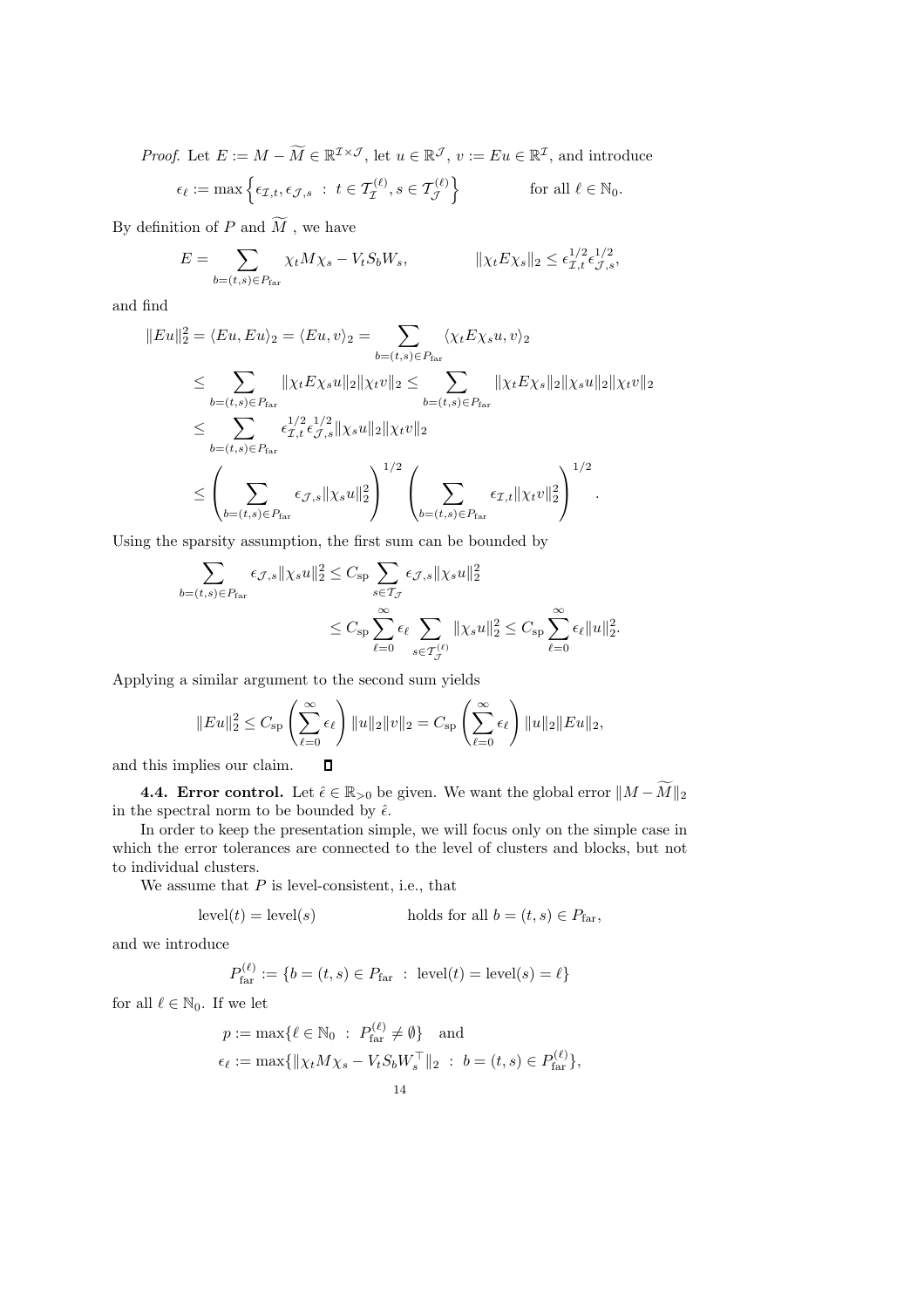Theorem 4.2 takes the form

$$
||M - \widetilde{M}||_2 \leq C_{\text{sp}} \sum_{\ell=0}^p \epsilon_\ell.
$$

By picking a parameter  $\zeta_1 \in \mathbb{R}_{>1}$  and requiring

$$
\epsilon_{\ell} \le \hat{\epsilon}_{\ell} := C_1 \zeta_1^{\ell - p} \qquad \text{with } C_1 := \frac{\zeta_1 - 1}{C_{\text{sp}} \zeta_1} \hat{\epsilon}, \tag{4.7}
$$

we get

$$
||M - \widetilde{M}||_2 \leq C_{\text{sp}} \sum_{\ell=0}^p \epsilon_\ell \leq C_{\text{sp}} \frac{\zeta_1 - 1}{C_{\text{sp}} \zeta_1} \sum_{\ell=0}^p \zeta_1^{\ell - p} \hat{\epsilon} = C_{\text{sp}} \frac{\zeta_1 - 1}{C_{\text{sp}} \zeta_1} \sum_{\ell=0}^p \zeta_1^{-\ell} \hat{\epsilon}
$$
  

$$
\leq C_{\text{sp}} \frac{\zeta_1 - 1}{C_{\text{sp}} \zeta_1} \sum_{\ell=0}^\infty \zeta_1^{-\ell} \hat{\epsilon} = \frac{\zeta_1 - 1}{\zeta_1} \frac{\zeta_1}{\zeta_1 - 1} \hat{\epsilon} = \hat{\epsilon},
$$

so we "only" have to ensure that (4.7) holds, i.e.,

$$
\|\chi_t M \chi_s - V_t S_b W_s^{\top}\|_2 \le \hat{\epsilon}_{\ell} \qquad \text{for all } b = (t, s) \in P_{\text{far}}^{(\ell)} \text{ and } \ell \in \mathbb{N}_0.
$$

Due to estimate (4.4), we have

$$
\|\chi_t M \chi_s - V_t S_b W_s^\top\|_2 \leq \sum_{t^* \in \text{sons}^*(t)} \epsilon_{t^*,s} + \sum_{s^* \in \text{sons}^*(s)} \epsilon_{s^*,t}^\top.
$$

If we let

$$
\epsilon_{\ell^*,\ell} := \max\{ \max\{\epsilon_{t^*,s} : b = (t,s) \in P_{\text{far}}^{(\ell)}, t^* \in \text{sons}^*(t), \text{level}(t^*) = \ell^* \},\
$$

$$
\max\{\epsilon_{s^*,t}^{\top} : b = (t,s) \in P_{\text{far}}^{(\ell)}, s^* \in \text{sons}^*(s), \text{level}(s^*) = \ell^* \}\},
$$

this bound takes the form

$$
\|\chi_t M \chi_s - V_t V_t^{\top} M \chi_s\|_2 \leq \sum_{\ell^*=0}^{\infty} \epsilon_{\ell^*,\ell} \left( \# \left( \mathrm{sons}^*(t) \cap T_{\mathcal{I}}^{(\ell^*)} \right) + \# \left( \mathrm{sons}^*(s) \cap T_{\mathcal{J}}^{(\ell^*)} \right) \right).
$$

We fix  $C_{\rm son} \in \mathbb{N}$  satisfying

$$
\# \operatorname{sons}(t) \le C_{\operatorname{son}}, \qquad \# \operatorname{sons}(s) \le C_{\operatorname{son}} \qquad \text{for all } t \in \mathcal{T}_{\mathcal{I}}, s \in \mathcal{T}_{\mathcal{J}}.
$$

A simple induction proves

$$
\#\left(\operatorname{sons}^*(t) \cap \mathcal{T}_{\mathcal{I}}^{(\ell^*)}\right) \leq \begin{cases} C_{\operatorname{son}}^{\ell^*-\ell} & \text{if } \ell^* \geq \ell, \\ 0 & \text{otherwise} \end{cases} \quad \text{for all } \ell, \ell^* \in \mathbb{N}_0 \text{ and all } t \in \mathcal{T}_{\mathcal{I}}^{(\ell)},
$$
\n
$$
\#\left(\operatorname{sons}^*(s) \cap \mathcal{T}_{\mathcal{J}}^{(\ell^*)}\right) \leq \begin{cases} C_{\operatorname{son}}^{\ell^*-\ell} & \text{if } \ell^* \geq \ell, \\ 0 & \text{otherwise} \end{cases} \quad \text{for all } \ell, \ell^* \in \mathbb{N}_0 \text{ and all } s \in \mathcal{T}_{\mathcal{J}}^{(\ell)},
$$

and we get

$$
\|\chi_t M \chi_s - V_t V_t^\top M \chi_s\|_2 \leq 2 \sum_{\ell^* = \ell}^{\infty} \epsilon_{\ell^*,\ell} C_{\text{son}}^{\ell^* - \ell}.
$$
  
15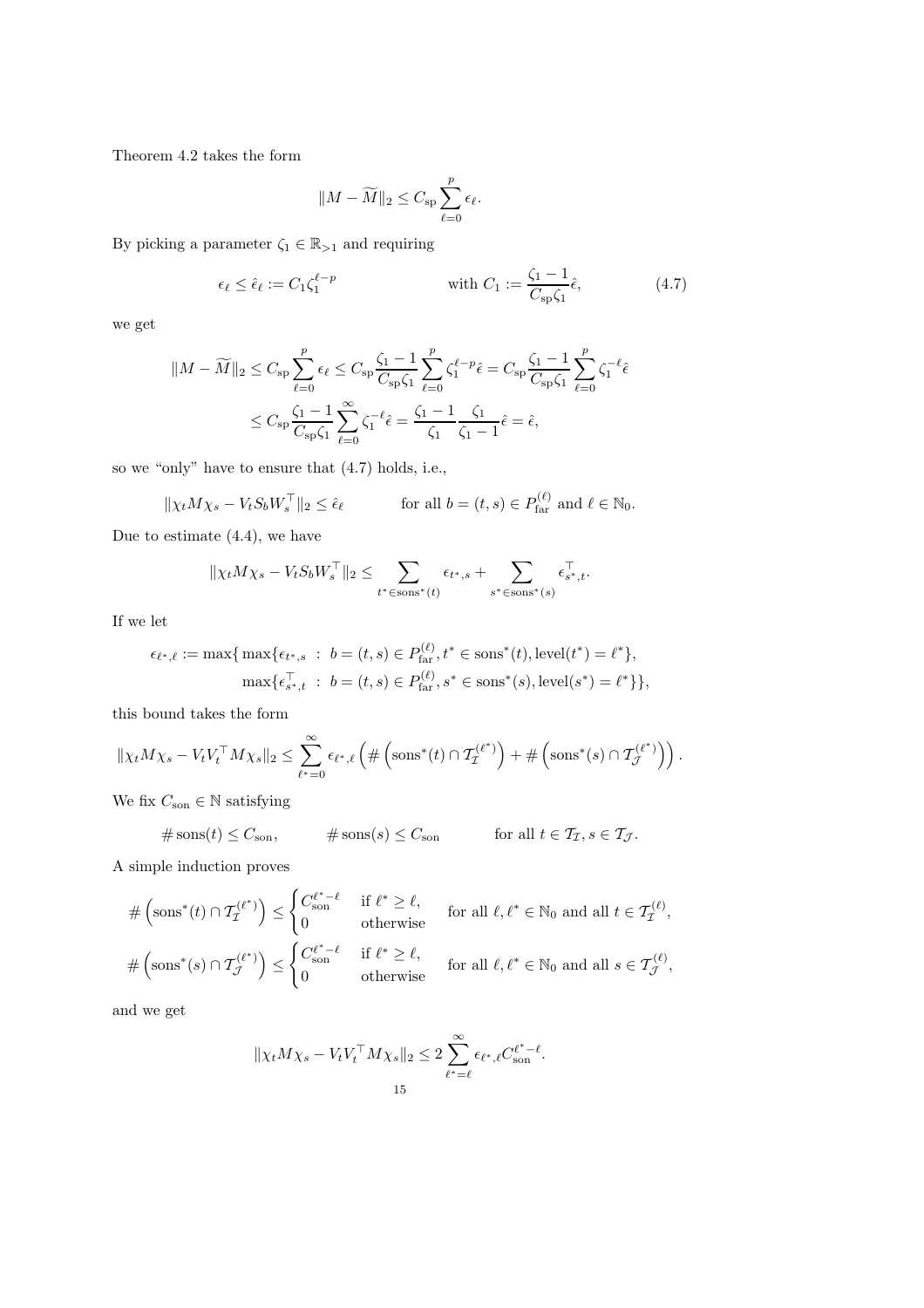

FIG. 4.1. Choice of weights for  $p = 5$ 

We pick a second parameter  $\zeta_2 \in \mathbb{R}_{>1}$  satisfying  $\zeta_2 > C_{\text{son}}$  and require

$$
\epsilon_{\ell^*,\ell} \le \hat{\epsilon}_{\ell^*,\ell} := C_2 \zeta_2^{\ell-\ell^*} \qquad \text{with } C_2 := \frac{\zeta_2 - C_{\text{son}}}{2\zeta_2} \hat{\epsilon}_{\ell}, \tag{4.8}
$$

which yields

$$
\begin{aligned} \|\chi_t M \chi_s - V_t S_b W_s^\top \|_2 &\le 2 \sum_{\ell^* = \ell}^\infty \epsilon_{\ell^*,\ell} C_{\text{son}}^{\ell^* - \ell} \le \frac{\zeta_2 - C_{\text{son}}}{\zeta_2} \sum_{\ell^* = \ell}^\infty \left(\frac{C_{\text{son}}}{\zeta_2}\right)^{\ell^* - \ell} \hat{\epsilon}_{\ell} \\ &\le \frac{\zeta_2 - C_{\text{son}}}{\zeta_2} \frac{1}{1 - C_{\text{son}}/\zeta_2} \hat{\epsilon}_{\ell} = \hat{\epsilon}_{\ell}. \end{aligned}
$$

By combining (4.8) with (4.7), we can prove that choosing

$$
\begin{aligned} &\epsilon_{t^*,s} \leq \frac{(\zeta_1-1)(\zeta_2-C_\mathrm{son})\hat{\epsilon}}{2C_\mathrm{sp}\zeta_1\zeta_2}\zeta_1^{\mathrm{level}(s)-p}\zeta_2^{\mathrm{level}(s)-\mathrm{level}(t^*)}&\text{ for all }t^*\in\mathcal{T}_{\mathcal{I}},s\in\mathcal{T}_{\mathcal{J}},\\ &\epsilon_{s^*,t}^\top \leq \frac{(\zeta_1-1)(\zeta_2-C_\mathrm{son})\hat{\epsilon}}{2C_\mathrm{sp}\zeta_1\zeta_2}\zeta_1^{\mathrm{level}(t)-p}\zeta_2^{\mathrm{level}(t)-\mathrm{level}(s^*)}&\text{ for all }s^*\in\mathcal{T}_{\mathcal{J}},t\in\mathcal{T}_{\mathcal{I}} \end{aligned}
$$

(cf. Figure 4.1) with  $\zeta_1 > 1$  and  $\zeta_2 > C_{\text{son}}$  will guarantee that the global error is bounded by  $\hat{\epsilon}$ .

**4.5. Model problem.** Let us now investigate how we can fulfill the conditions (4.8) and (4.7) using a cluster basis with polynomial rank distribution for a simple model problem.

Let  $p \in \mathbb{N}$  and  $n := 2^p$ . We consider the matrix  $G \in \mathbb{R}^{n \times n}$  defined by

$$
G_{ij} := \int_{(i-1)/n}^{i/n} \int_{(j-1)/n}^{j/n} \log |x - y| \, dy \, dx \qquad \text{for all } i, j \in \{1, \dots, n\}. \tag{4.9}
$$

We define the cluster tree  $\mathcal{T}_{\mathcal{I}}$  for the index set  $\mathcal{I} := \{1, \ldots, n\}$  by successive bisection: if a cluster t corresponds to an index set  $\hat{t} = \{a, \ldots, b\}$  with more than one element, it has two sons  $s_1$  and  $s_2$  with  $\hat{s}_1 = \{a, \ldots, \lfloor (a+b)/2 \rfloor - 1\}$  and  $\hat{s}_2 = \{\lfloor (a+b)/2 \rfloor, \ldots, b\}.$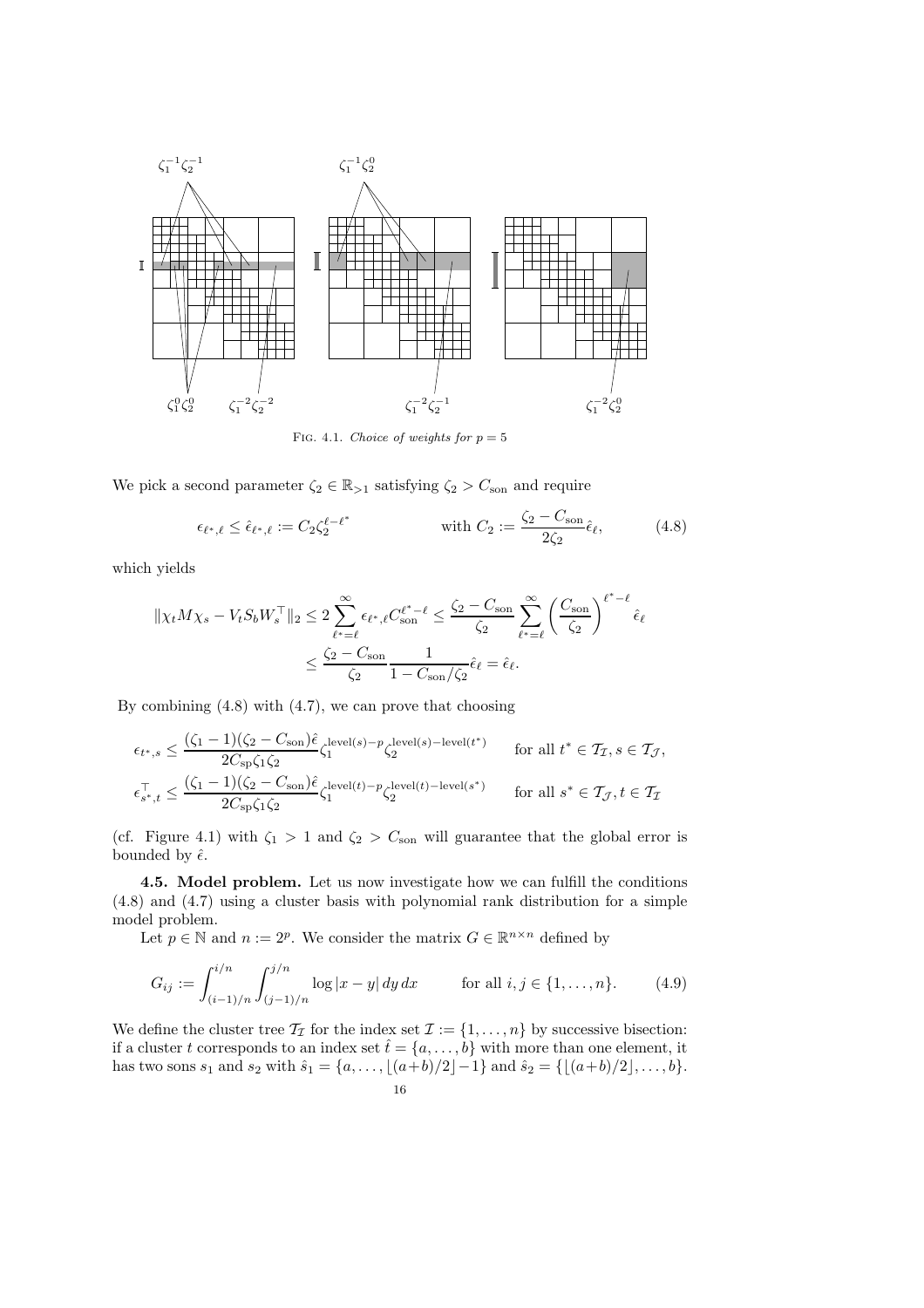The support of a cluster t with  $\hat{t} = \{a, \ldots, b\}$  is given by  $\Omega_t = [(a-1)/n, b/n]$ , and two clusters  $t,s\in\mathcal{T}_{\mathcal{I}}$  are admissible if

$$
\max\{\mathrm{diam}(\Omega_t),\mathrm{diam}(\Omega_s)\}\leq \mathrm{dist}(\Omega_t,\Omega_s)
$$

holds.

We will now investigate the condition (3.1). Let  $(t^+, s) \in P_{\text{far}}$ , and let  $t \in$ sons<sup>\*</sup>( $t^+$ ). We let  $x_0 \in \Omega_t$  be the center of  $\Omega_t$ , and due to

$$
\frac{\partial^{\nu}g}{\partial x^{\nu}}(x_0, y) = \frac{(-1)^{\nu - 1}(\nu - 1)!}{(x_0 - y)^{\nu}} \quad \text{for all } \nu \in \mathbb{N}, \tag{4.10}
$$

the Taylor expansion of  $g(x, y) := \log |x - y|$  in the x variable is given by

$$
\tilde{g}(x, y) := \log |x_0 - y| + \sum_{\nu=1}^{k_t - 1} \frac{(-1)^{\nu-1}}{\nu} \frac{(x - x_0)^{\nu}}{(x_0 - y)^{\nu}}.
$$

Replacing g by  $\tilde{g}$  in (4.9) yields

$$
\tilde{G}_{ij} := \underbrace{\int_{(i-1)/n}^{i/n} 1 \, dx \int_{(j-1)/n}^{j/n} \log |x_0 - y| \, dy}_{=:B_{t,s,0j}} + \sum_{\nu=1}^{k_t-1} \underbrace{\int_{(i-1)/n}^{i/n} (x - x_0)^{\nu} \, dx \int_{(j-1)/n}^{j/n} \frac{(-1)^{\nu-1}}{\nu(x_0 - y)^{\nu}} \, dy}_{=:A_{t,i\nu}} =:B_{t,s,\nu j} = (A_t B_{t,s})_{ij},
$$

i.e., we have found a rank  $k_t$  approximation of  $G|_{\hat{t}\times\hat{s}}$ .

Let us now take a look at the approximation error. Due to (4.10), we have

$$
|g(x,y) - \tilde{g}(x,y)| \le \left(\frac{\operatorname{diam}(\Omega_t)}{2 \operatorname{dist}(\Omega_{t^+}, \Omega_s)}\right)^{k_t}
$$

for all  $x \in \Omega_t$  and all  $y \in \Omega_s$ . Let  $\ell := \text{level}(t^+) = \text{level}(s)$  and  $\ell^* := \text{level}(t)$ . Since we have constructed the cluster tree by bisection, we find

$$
diam(\Omega_t) = 2^{\ell - \ell^*} diam(\Omega_{t^+}),
$$
\n(4.11)

and the admissibility of  $(t<sup>+</sup>, s)$  implies

$$
\frac{\text{diam}(\Omega_t)}{2\text{ dist}(\Omega_{t^+}, \Omega_s)} = 2^{\ell - \ell^*} \frac{\text{diam}(\Omega_{t^+})}{2\text{ dist}(\Omega_{t^+}, \Omega_s)} \le 2^{\ell - \ell^* - 1},
$$

so we get the error bound

$$
|g(x,y) - \tilde{g}(x,y)| \le (2^{\ell - \ell^* - 1})^{k_t} = 2^{-k_t(\ell^* - \ell + 1)},
$$

which holds uniformly for all  $x \in \Omega_t$  and all  $y \in \Omega_s$ .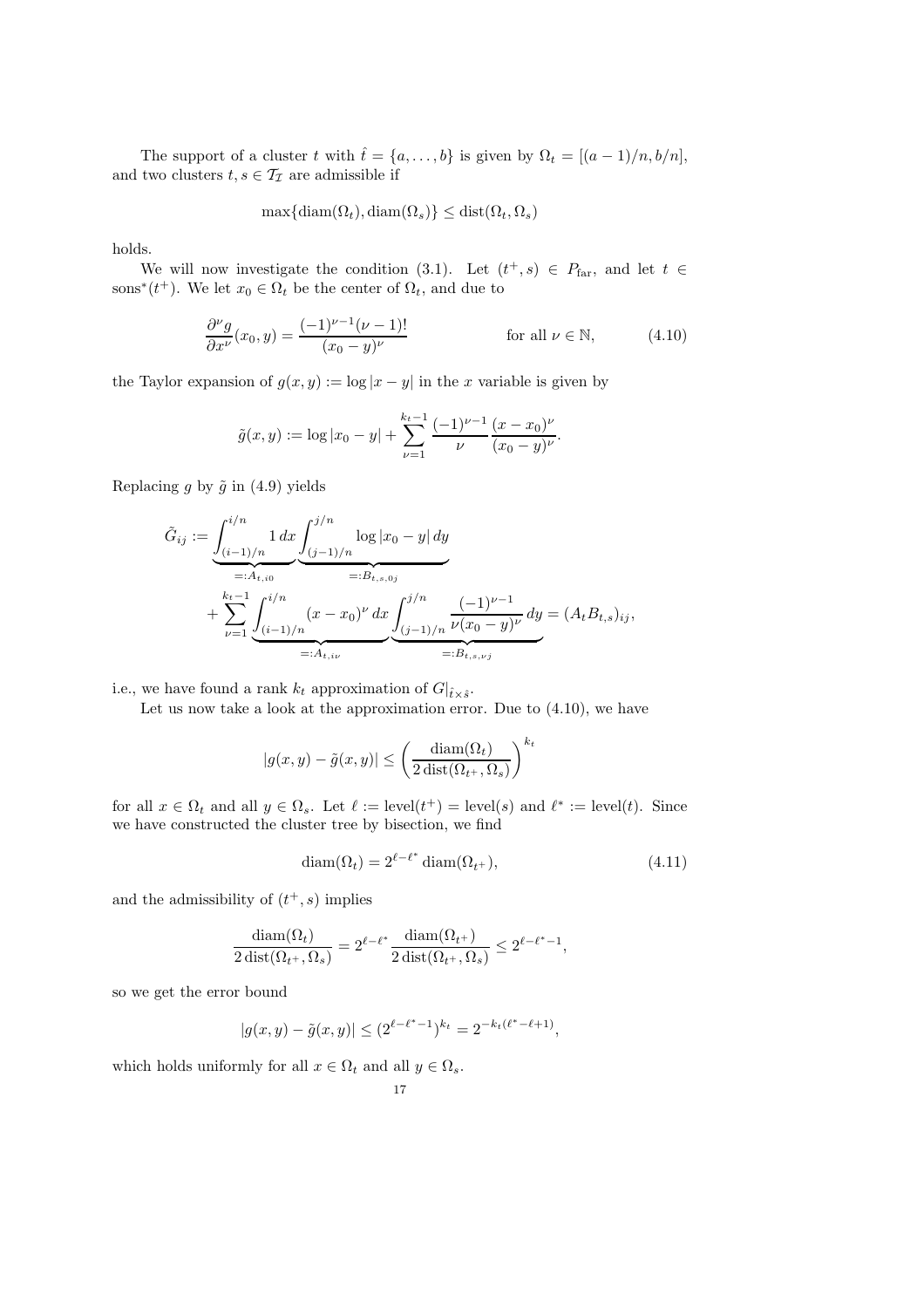For all  $u, v \in \mathbb{R}^{\mathcal{I}}$ , this means

$$
\left| \langle \chi_t(G - \tilde{G})\chi_s u, v \rangle \right| \leq \sum_{i \in \hat{t}} \sum_{j \in \hat{s}} |u_j||v_i| \int_{(i-1)/n}^{i/n} \int_{(j-1)/n}^{j/n} |g(x, y) - \tilde{g}(x, y)| \, dy \, dx
$$
  

$$
\leq \frac{1}{n^2} 2^{-k_t(\ell^* - \ell + 1)} \sum_{i \in \hat{t}} |v_i| \sum_{j \in \hat{s}} |u_j|
$$
  

$$
\leq \frac{1}{n} \frac{(\# \hat{t})^{1/2} (\# \hat{s})^{1/2}}{n} 2^{-k_t(\ell^* - \ell + 1)} \|\chi_s u\|_2 \|\chi_t v\|_2
$$
  

$$
= \frac{1}{n} |\Omega_t|^{1/2} |\Omega_s|^{1/2} 2^{-k_t(\ell^* - \ell + 1)} \|\chi_s u\|_2 \|\chi_t v\|_2.
$$
 (4.12)

By construction, we have  $|\Omega_t| = 2^{-\ell^*}, |\Omega_s| = 2^{-\ell},$  and conclude

$$
\|\chi_t G \chi_s - A_t B_{t,s}\|_2 \le \frac{1}{n} 2^{-k_t(\ell^* - \ell + 1)} 2^{-\ell^* / 2} 2^{-\ell / 2}.
$$
\n(4.13)

According to the previous section, we have to satisfy an error estimate of the type

$$
\|\chi_t G \chi_s - A_t B_{t,s}\|_2 \leq C \zeta_1^{\ell - p} \zeta_2^{\ell - \ell^*}.
$$

In order to do this, we let  $k_t := \alpha + \beta(p - level(t)) = \alpha + \beta(p - \ell^*)$  for suitable parameters  $\alpha, \beta \in \mathbb{N}$  and can see that

$$
2^{-k_t(\ell^*-\ell+1)} = 2^{-(\alpha+\beta(p-\ell^*))(\ell^*-\ell+1)} \leq 2^{-\alpha-\beta(p-\ell^*)-\alpha(\ell^*-\ell)} = 2^{-\alpha}2^{\beta(\ell^*-p)}2^{\alpha(\ell-\ell^*)}
$$

holds, so choosing  $\alpha \geq 1/2 + \log_2 \zeta_2 + \log_2 \zeta_1$  and  $\beta \geq 1 + \log_2 \zeta_1$  ensures

$$
2^{-k_t(\ell^* - \ell + 1)} \le 2^{-\alpha} 2^{\beta(\ell^* - p)} 2^{\alpha(\ell - \ell^*)} \le 2^{-\alpha} \zeta_1^{\ell^* - p} \zeta_2^{\ell - \ell^*} 2^{\ell^* - p} 2^{(\ell - \ell^*)/2} \zeta_1^{\ell - \ell^*}
$$
  
=  $2^{-\alpha} \zeta_1^{\ell - p} \zeta_2^{\ell - \ell^*} 2^{\ell^* - p} 2^{(\ell - \ell^*)/2}$ 

For this choice of  $k_t$ , the error bound (4.13) yields

$$
\|\chi_t M \chi_s - A_t B_{t,s}\|_2 \le \frac{1}{n} 2^{-\alpha} 2^{-p} \zeta_1^{\ell - p} \zeta_2^{\ell - \ell^*} = \frac{2^{-\alpha}}{n^2} \zeta_1^{\ell - p} \zeta_2^{\ell - \ell^*}.
$$
 (4.14)

If necessary, we can increase  $\alpha$  in order to ensure  $2^{-\alpha}/n^2 \leq C$ .

In standard error estimates for the constant-rank case, we will only see a factor of  $1/n$ , which corresponds to the scaling of the basis functions in the  $L^2$ -norm, so we have to increase  $\alpha$  to keep the matrix error consistent with the discretization error. In our estimate (4.14), we get a factor  $1/n^2$ , which means that the  $L^2$ -error of the matrix approximation will behave like  $1/n$ , i.e., will be consistent with the discretization error *without* any modification of  $\alpha$  or  $\beta$ .

We owe the additional factor  $1/n$  to the fact that the clusters shrink rapidly enough when the level is increased: in (4.11), we exploit the fact that the diameters of their supports decrease by a fixed factor, and in (4.13), we make use of the fact that the Lebesgue measure of the supports also decreases. In the one-dimensional model case, both properties coincide.

Our error estimate  $(4.14)$  matches the requirements of  $(3.1)$  with  $(4.7)$  and  $(4.8)$ , and by adapting  $C$ ,  $\zeta_1$  and  $\zeta_2$ , we can ensure that

$$
||M_t - A_t B_t||_2 \le 1
$$
  

$$
18
$$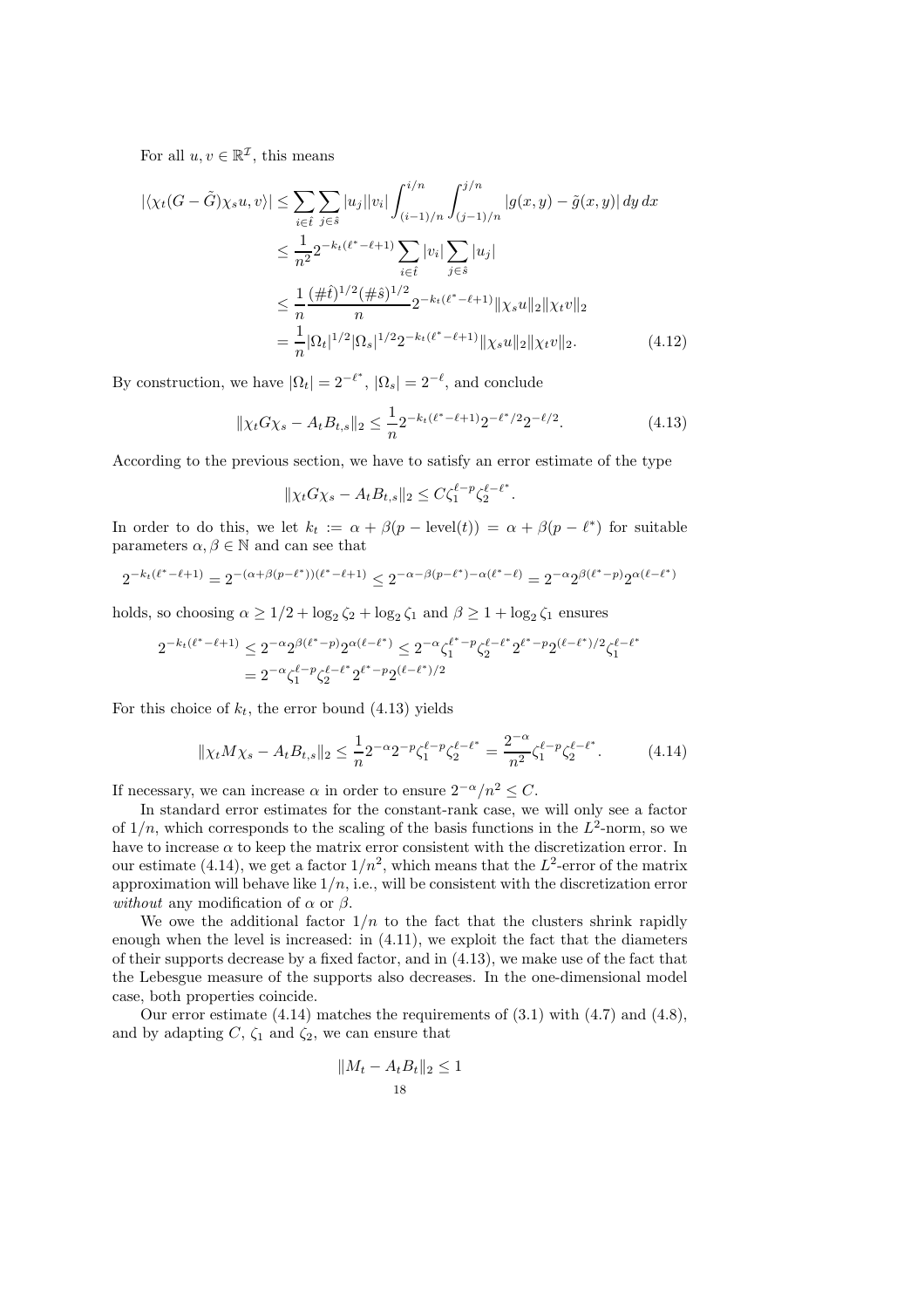|        |             | <b>SLP</b> |      |             | $\rm DLP$ |      |             |
|--------|-------------|------------|------|-------------|-----------|------|-------------|
| $\, n$ | ê           | Mem        | M/n  | $\epsilon$  | Mem       | M/n  | $\epsilon$  |
| 256    | $1.5 - 5$   | 119.4      | 0.47 | $3.5_{-6}$  | 102.2     | 0.40 | $2.0 - 7$   |
| 512    | $3.8_{-6}$  | 247.3      | 0.48 | $1.2_{-6}$  | 207.1     | 0.40 | $5.0_{-8}$  |
| 1024   | $9.5_{-7}$  | 504.1      | 0.49 | $2.7_{-7}$  | 413.8     | 0.40 | $1.3_{-8}$  |
| 2048   | $2.4_{-7}$  | 1007.7     | 0.49 | $8.0_{-8}$  | 827.8     | 0.40 | $3.3_{-9}$  |
| 4096   | $6.0_{-8}$  | 2027.4     | 0.49 | $2.2_{-8}$  | 1654.1    | 0.40 | $8.2_{-10}$ |
| 8192   | $1.5_{-8}$  | 4062.2     | 0.50 | $6.2_{-9}$  | 3308.8    | 0.40 | $2.1_{-10}$ |
| 16384  | $3.7_{-9}$  | 8307.7     | 0.51 | $1.2_{-9}$  | 6606.3    | 0.40 | $5.2_{-11}$ |
| 32768  | $9.3_{-10}$ | 16654.0    | 0.51 | $3.0_{-10}$ | 13223.1   | 0.41 | $1.3_{-11}$ |

TABLE  $5.1$ Approximation results for the unit disc

also holds for

$$
B_t := \sum_{s \in \text{row}^*(t)} \epsilon_{t,s}^{-1} B_{t,s},
$$

i.e., we have found a rank  $k_t$  approximation of  $M_t$  which satisfies (3.2). If sons(t)  $\neq \emptyset$ , the orthogonality of  $Q_t$  implies

$$
\|\bar{M}_t - Q_t^\top A_t B_t\|_2 = \|Q_t Q_t^\top (M_t - A_t B_t)\|_2 \le \|M_t - A_t B_t\|_2 \le 1
$$

i.e., we have also found a rank  $k_t$  approximation of  $\overline{M}_t$ . Since our algorithm computes the *optimal* approximations of  $M_t$  and  $\overline{M}_t$ , respectively, it will construct a cluster basis which is at least as good as the one we have found using the Taylor expansion.

**5. Numerical experiments.** We apply the algorithm of Section 3 to the boundary integral operators

$$
\mathcal{V}[u](x) := -\frac{1}{2\pi} \int_{\Gamma} \log \|x - y\| u(y) \, dy, \quad \mathcal{K}[u](x) := \frac{1}{2\pi} \int_{\Gamma} \frac{\langle x - y, n(y) \rangle}{\|x - y\|^2} u(y) \, dy,
$$

where  $\Gamma$  is the boundary curve of a two-dimensional domain  $\Omega$  and n is the outward normal vector of  $Ω$  on Γ.

 $V$  and  $K$  are the classical single and double layer potential operators. We discretize them by using Galerkin's method with  $n$  piecewise constant basis functions on a polygonal approximation of Γ in order to get matrices  $V_n$  and  $K_n$ .

These matrices are then compressed using our algorithm with a prescribed precision of  $\hat{\epsilon} := n^{-2}$ , which corresponds to a convergence of  $\mathcal{O}(h)$  in the  $L^2$ -norm, and parameters  $\zeta_1 = \zeta_2 = 3$ .

In the first experiment, we investigate the behaviour of our method for the unit disc  $\Omega = \{x \in \mathbb{R}^2 : ||x||_2 < 1\}$ . In this situation, i.e., for a smooth boundary, the optimal complexity of variable-order schemes has been proven [18, 7, 19], so we only have to check whether our algorithm is able to recover this optimal behaviour. The numerical results are listed in Table 5.1. The first columns give the number of degrees of freedom *n* and the prescribed accuracy  $\hat{\epsilon} = n^{-2}$ . The columns labeled "Mem" contain the total storage requirements in KB, the columns labeled " $M/n$ " the storage requirements per degree of freedom, and the columns labeled " $\epsilon$ " give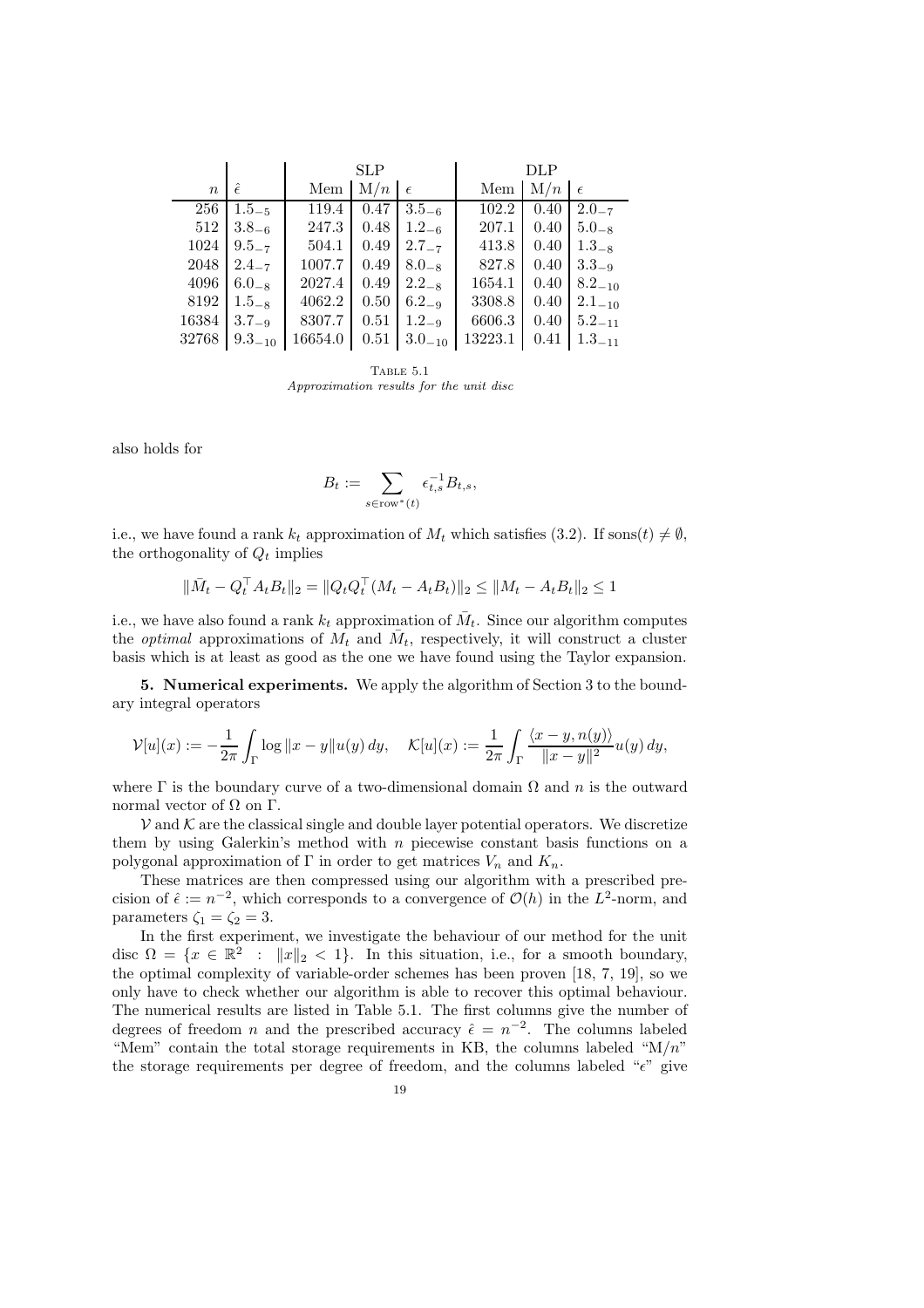|                  |             | <b>SLP</b> |      |             | DLP     |      |             |
|------------------|-------------|------------|------|-------------|---------|------|-------------|
| $\boldsymbol{n}$ | Ê           | Mem        | M/n  | $\epsilon$  | Mem     | M/n  | $\epsilon$  |
| 256              | $1.5 - 5$   | 161.8      | 0.63 | $1.3_{-6}$  | 164.3   | 0.64 | $4.0_{-6}$  |
| 512              | $3.8_{-6}$  | 320.4      | 0.63 | $2.3_{-7}$  | 330.2   | 0.64 | $2.2_{-6}$  |
| 1024             | $9.5_{-7}$  | 651.2      | 0.64 | $1.0_{-7}$  | 665.1   | 0.65 | $1.5_{-7}$  |
| 2048             | $2.4_{-7}$  | 1330.5     | 0.65 | $1.5_{-8}$  | 1320.9  | 0.64 | $3.3_{-8}$  |
| 4096             | $6.0_{-8}$  | 2722.2     | 0.66 | $4.1_{-9}$  | 2608.8  | 0.64 | $1.7_{-8}$  |
| 8192             | $1.5_{-8}$  | 5449.7     | 0.67 | $9.5_{-10}$ | 5114.7  | 0.62 | $8.4_{-9}$  |
| 16384            | $3.7_{-9}$  | 11007.8    | 0.67 | $2.3_{-10}$ | 10020.0 | 0.61 | $2.7_{-10}$ |
| 32768            | $9.3_{-10}$ | 22353.6    | 0.68 | $6.0_{-11}$ | 19664.6 | 0.60 | $1.4_{-10}$ |

TABLE  $5.2$ Approximation results for the unit square

the approximation error. We can see that  $\epsilon$  is always below  $\hat{\epsilon}$  and that the storage requirements grow only linearly, so our method works as predicted.

In our second experiment, we apply our algorithm to the unit square  $\Omega = [-1, 1]^2$ with a uniform mesh (a graded mesh yields similar results if the cluster tree is constructed in the correct way). In this situation, a standard variable-order approximation scheme will not work due to the reduced smoothness of the integral kernel. The numbers in Table 5.2 show that our adaptive scheme can handle this case. This is due to the fact that our algorithm can increase the rank close to the edges of  $\Omega$  in order to ensure the desired accuracy without giving up the overall optimal complexity.

In a third experiment, we consider the *recompression* of a variable-order approximation constructed by the explicit approach described in [7]: Approximating the kernel function of the single layer potential by reinterpolation yields an  $\mathcal{H}^2$ -matrix satisfying  $||G - \tilde{G}||_2 \leq h^3$ . Since the approximation scheme is based on general polynomial interpolation, it cannot take the special properties of the geometry and the kernel function into account, therefore the resulting ranks will not be optimal. In order to improve the efficiency, we apply a suitably modified variant (cf. [2, Chapter 6.6]) of our algorithm to the initial approximation constructed by interpolation. Due to the fact that the original approximation is already available as an  $\mathcal{H}^2$ -matrix, the recompression can be accomplished in  $\mathcal{O}(n)$  operations. Table 5.3 gives the results of this experiment: The columns "n", " $\hat{\epsilon}$ ", "M/n", and " $\epsilon$ " have the same meaning as before, the total storage requirements in the column "Mem" are now given in MBytes instead of KBytes, the new columns "Build" and "MVM" contain the time (in seconds, measured on one UltraSPARC IIIcu processor running at 900 MHz in a SunFire 6800 computer) for the construction of the approximation (including the time-consuming quadrature of singular integrals for the nearfield) and for one matrixvector multiplication. We can see that time and storage requirements are in  $\mathcal{O}(n)$  and that the approximation error behaves like  $\mathcal{O}(h^3)$ .

The first experiment shows that the algorithm works as expected, the second experiment demonstrates that it even works in situations where the standard analysis does not apply, and the third experiment indicates that the algorithm can be used to improve the efficiency of other compression schemes. Using the approach described in [2, Chapters 6.5 and 6.7], it can be combined with the very flexible and general hierarchical matrix techniques [14] to reduce storage requirements without sacrificing the "black box" nature of some of these methods.